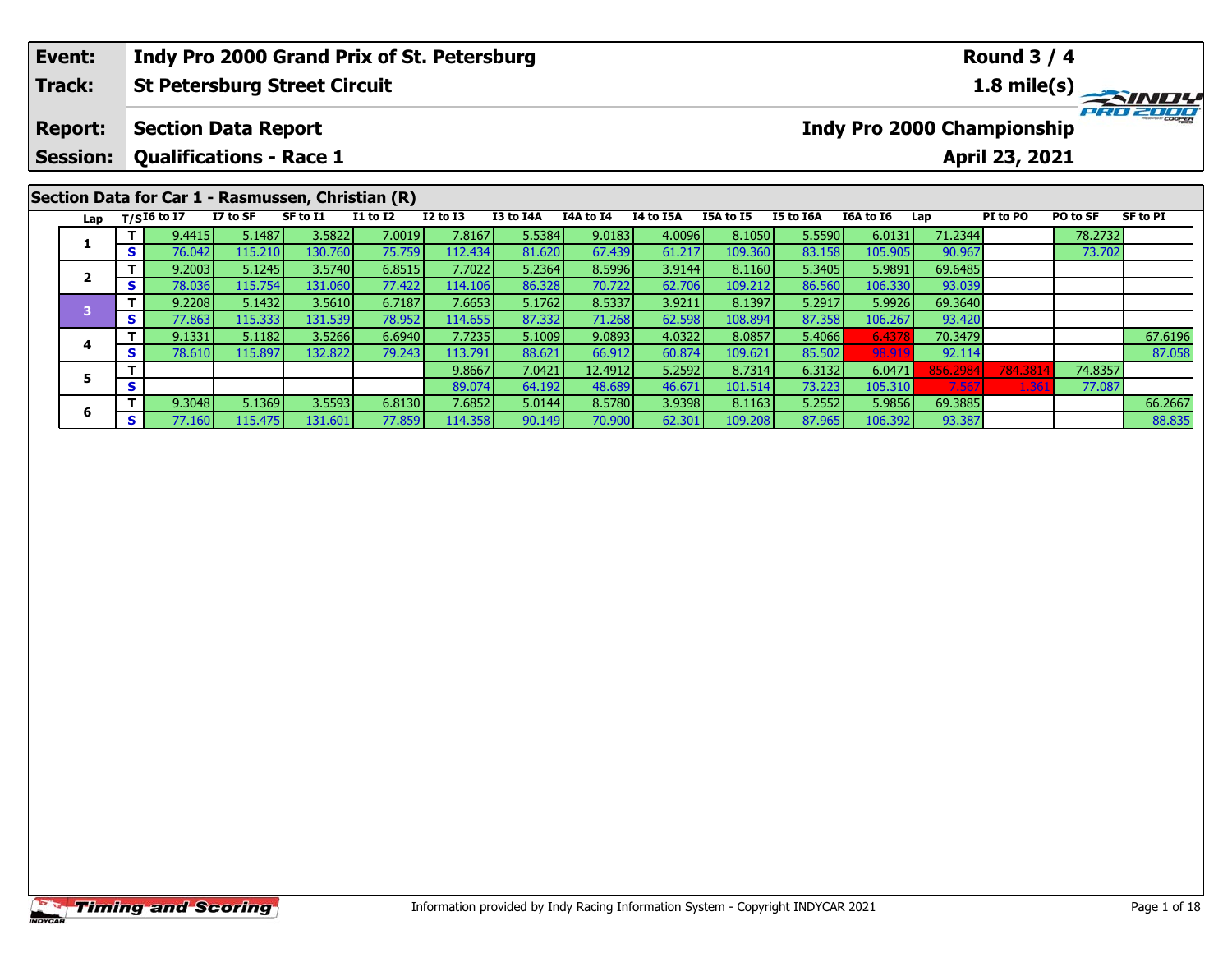| Event:          | Indy Pro 2000 Grand Prix of St. Petersburg  | Round $3/4$                            |
|-----------------|---------------------------------------------|----------------------------------------|
| Track:          | <b>St Petersburg Street Circuit</b>         | $1.8 \text{ mile(s)}$                  |
| <b>Report:</b>  | <b>Section Data Report</b>                  | PRO 2000<br>Indy Pro 2000 Championship |
| <b>Session:</b> | <b>Qualifications - Race 1</b>              | April 23, 2021                         |
|                 | Section Data for Car 11 - Yeany, Hunter (R) |                                        |
| Lap             | T/SI2 to I3<br>I3 to I4A                    |                                        |

**1**

**<sup>T</sup>** 348.2870 39.6639 **<sup>S</sup>** 2.523 11.397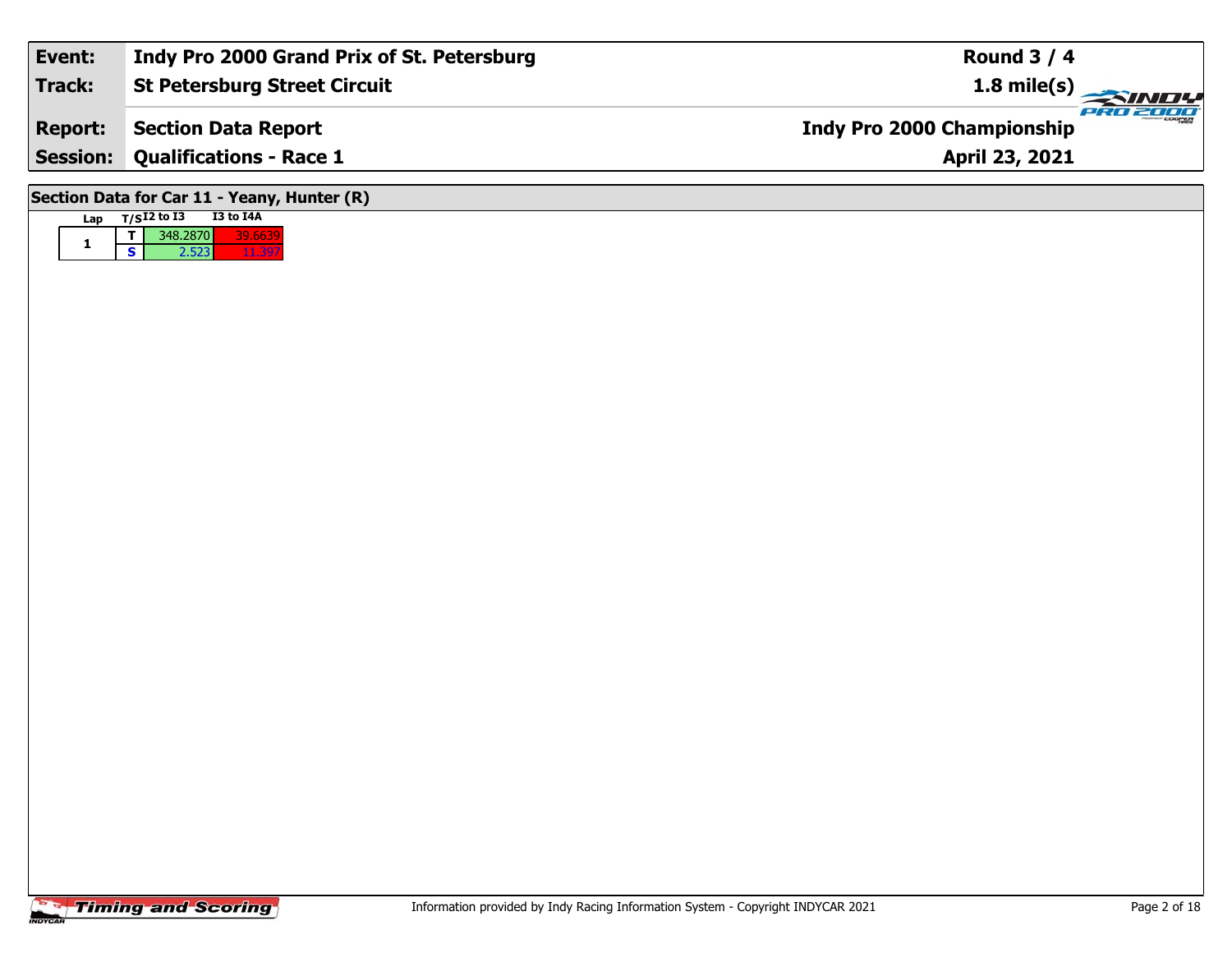|                                                                                                                                        | Event: |          |                   |          |                                           |                 | Indy Pro 2000 Grand Prix of St. Petersburg |           |           |                  |                  |           |           |         | <b>Round 3 / 4</b> |          |              |
|----------------------------------------------------------------------------------------------------------------------------------------|--------|----------|-------------------|----------|-------------------------------------------|-----------------|--------------------------------------------|-----------|-----------|------------------|------------------|-----------|-----------|---------|--------------------|----------|--------------|
|                                                                                                                                        | Track: |          |                   |          | <b>St Petersburg Street Circuit</b>       |                 |                                            |           |           |                  |                  |           |           |         | 1.8 mile(s)        |          | <b>SINDY</b> |
| <b>Indy Pro 2000 Championship</b><br><b>Report:</b><br><b>Section Data Report</b><br><b>Session:</b><br><b>Qualifications - Race 1</b> |        |          |                   |          |                                           |                 |                                            |           |           |                  | April 23, 2021   |           | PRO 2000  |         |                    |          |              |
|                                                                                                                                        |        |          |                   |          | Section Data for Car 18 - McElrea, Hunter |                 |                                            |           |           |                  |                  |           |           |         |                    |          |              |
|                                                                                                                                        |        |          | Lap $T/SI6$ to I7 | I7 to SF | SF to I1                                  | <b>I1 to I2</b> | $I2$ to $I3$                               | I3 to I4A | I4A to I4 | <b>I4 to I5A</b> | <b>I5A to I5</b> | I5 to I6A | I6A to I6 | Lap     | PI to PO           | PO to SF | SF to PI     |
|                                                                                                                                        |        |          | 9.5856            | 5.1909   | 3.6791                                    | 7.0714          | 7.7972                                     | 5.1192    | 9.0592    | 3.9511           | 8.0927           | 5.4344    | 5.9903    | 70.9711 |                    | 73.4295  |              |
|                                                                                                                                        |        | <b>S</b> | 74.899            | 114.273  | 127.316                                   | 75.014          | 112.715                                    | 88.304    | 67.134    | 62.123           | 109.526          | 85.064    | 106.308   | 91.305  |                    | 78.563   |              |

| Lap |    | $T/SI6$ to I7   | I7 to SF | SF to I1 | <b>I1 to I2</b> | $I2$ to $I3$ | I3 to I4A | <b>I4A to I4</b> | I4 to I5A | I5A to I5 | I5 to I6A | I6A to I6 | Lap      | PI to PO | PO to SF | SF to PI |
|-----|----|-----------------|----------|----------|-----------------|--------------|-----------|------------------|-----------|-----------|-----------|-----------|----------|----------|----------|----------|
|     |    | 9.5856          | 5.1909   | 3.6791   | 7.0714          | 7.7972       | 5.1192    | 9.0592           | 3.9511    | 8.0927    | 5.4344    | 5.9903    | 70.9711  |          | 73.4295  |          |
|     | S  | 74.899          | 114.273  | 127.316  | 75.014          | 112.715      | 88.304    | 67.134           | 62.123    | 109.526   | 85.064    | 106.308   | 91.305   |          | 78.563   |          |
|     |    | 9.2315          | 5.1659   | 3.5748   | 6.7280          | 7.7156       | 5.0205    | 8.7146           | 3.8967    | 8.0958    | 5.2937    | 5.9879    | 69.4250  |          |          |          |
|     | S. | 77.772 <b>1</b> | 114.826  | 131.031  | 78.843          | 113.907      | 90.040    | 69.789           | 62.990    | 109.484   | 87.325    | 106.351   | 93.338   |          |          |          |
|     |    | 9.1711          | 5.1400   | 3.5569   | 6.6147          | 7.6906       | 4.9733    | 8.9664           | 3.8502    | 8.0365    | 5.2796    | 5.9907    | 69.2700  |          |          |          |
|     | S. | 78.284          | 115.405  | 131.690  | 80.193          | 114.278      | 90.894    | 67.829           | 63.751    | 110.292   | 87.558    | 106.301   | 93.547   |          |          |          |
|     |    | 9.1060          | 5.1377   | 3.5409   | 6.6258          | 7.7315       | 4.9842    | 8.7145           | 3.8752    | 8.0433    | 5.2910    | 5.9958    | 69.0459  |          |          | 66.8866  |
|     | S. | 78.844 <b>I</b> | 115.457  | 132.285  | 80.059          | 113.673      | 90.696    | 69.790           | 63.340    | 110.199   | 87.370    | 106.211   | 93.851   |          |          | 88.012   |
|     |    |                 |          |          |                 | 8.5718       | 6.3237    | 10.8697          | 4.8600    | 8.3636    | 5.7145    | 6.0681    | 859.6356 | 791.8652 | 70.4202  |          |
|     | s. |                 |          |          |                 | 102.530      | 71.484    | 55.952           | 50.505    | 105.979   | 80.895    | 104.945   | 7.538    | 1.348    | 81.921   |          |
|     |    | 9.5420          | 5.1922   | 3.5758   | 6.8094          | 7.7441       | 5.0293    | 8.7723           | 3.8634    | 8.0688    | 5.3185    | 5.9881    | 69.9039  |          |          | 69.6681  |
| b   | S. | 75.242          | 114.245  | 130.994  | 77.900          | 113.488      | 89.882    | 69.330           | 63.533    | 109.851   | 86.918    | 106.347   | 92.699   |          |          | 84.498   |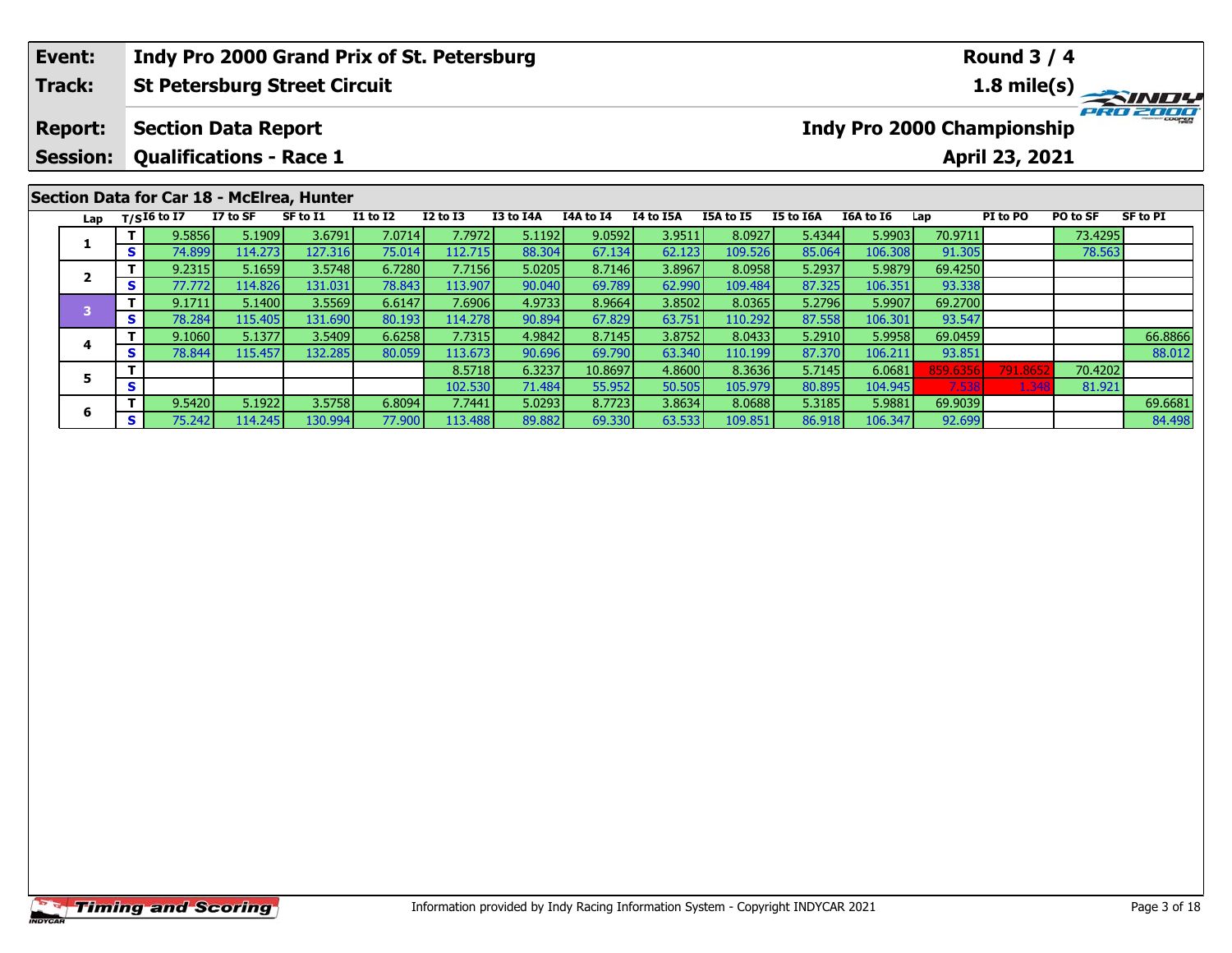| Event:                  |              |                                |          | Indy Pro 2000 Grand Prix of St. Petersburg              |                 |                 |           |           |           |           |           |                            |         | <b>Round 3 / 4</b> |          |          |
|-------------------------|--------------|--------------------------------|----------|---------------------------------------------------------|-----------------|-----------------|-----------|-----------|-----------|-----------|-----------|----------------------------|---------|--------------------|----------|----------|
| Track:                  |              |                                |          | <b>St Petersburg Street Circuit</b>                     |                 |                 |           |           |           |           |           |                            |         |                    |          |          |
| <b>Report:</b>          |              | <b>Section Data Report</b>     |          |                                                         |                 |                 |           |           |           |           |           | Indy Pro 2000 Championship |         |                    |          | PRO 2000 |
| <b>Session:</b>         |              | <b>Qualifications - Race 1</b> |          |                                                         |                 |                 |           |           |           |           |           |                            |         | April 23, 2021     |          |          |
| Lap                     |              | T/SI6 to I7                    | I7 to SF | Section Data for Car 20 - Lazier, Flinn (R)<br>SF to I1 | <b>I1 to I2</b> | <b>I2 to I3</b> | I3 to I4A | I4A to I4 | I4 to I5A | I5A to I5 | I5 to I6A | I6A to I6                  | Lap     | PI to PO           | PO to SF | SF to PI |
|                         |              | 10.1728                        | 5.4883   | 4.1417                                                  | 7.2286          | 7.9627          | 5.4510    | 9.1999    | 4.3149    | 8.6585    | 7.3486    | 6.2787                     | 76.2457 |                    | 77.6677  |          |
|                         | S.           | 70.576                         | 108.081  | 113.096                                                 | 73.383          | 110.373         | 82.929    | 66.107    | 56.885    | 102.369   | 62.906    | 101.425                    | 84.988  |                    | 74.276   |          |
| $\overline{\mathbf{2}}$ |              | 9.5039                         | 5.1887   | 3.5843                                                  | 6.9531          | 7.9104          | 5.2327    | 9.0170    | 4.0958    | 8.1218    | 5.6323    | 6.0461                     | 71.2861 |                    |          |          |
|                         | S.           | 75.543                         | 114.322  | 130.684                                                 | 76.290          | 111.102         | 86.389    | 67.448    | 59.928    | 109.134   | 82.075    | 105.327                    | 90.901  |                    |          |          |
| $\overline{\mathbf{3}}$ | $\mathbf{T}$ | 9.2594                         | 5.1665   | 3.5694                                                  | 6.6855          | 7.7155          | 5.1628    | 8.8645    | 4.0261    | 8.1121    | 5.5173    | 6.0394                     | 70.1185 |                    |          |          |
|                         | S I          | 77.538                         | 114.813  | 131.229                                                 | 79.344          | 113.909         | 87.558    | 68.609    | 60.966    | 109.264   | 83.786    | 105.444                    | 92.415  |                    |          |          |
|                         |              | 9.2018                         | 5.1525   | 3.5531                                                  | 6.6684          | 7.7331          | 5.1548    | 8.7402    |           | 8.7344    | 6.2437    | 7.6380                     | 72.9489 |                    |          | 72.0319  |

**<sup>T</sup>** 9.2018 5.1525 3.5531 6.6684 7.7331 5.1548 8.7402 4.1289 8.7344 6.2437 7.6380 72.9489 72.0319 **<sup>S</sup>** 78.023 115.125 131.831 79.547 113.650 87.694 69.584 59.448 101.480 74.038 83.375 88.829 81.725

**<sup>T</sup>** 9.5878 5.1766 3.5835 6.8148 7.7297 5.1241 8.9067 3.9862 8.0905 5.5590 6.0473 70.6062 70.0395 **<sup>S</sup>** 74.882 114.589 130.713 77.839 113.700 88.219 68.284 61.576 109.556 83.158 105.306 91.777 84.050

**<sup>T</sup>** 8.5418 5.9203 12.3424 6.5645 9.5468 7.5810 6.1504 848.3071 772.5839 77.0503 **<sup>S</sup>** 102.890 76.355 49.276 37.391 92.844 60.978 103.541 7.639 1.382 74.871

## **Timing and Scoring**

**4**

**5**

**6**

81.725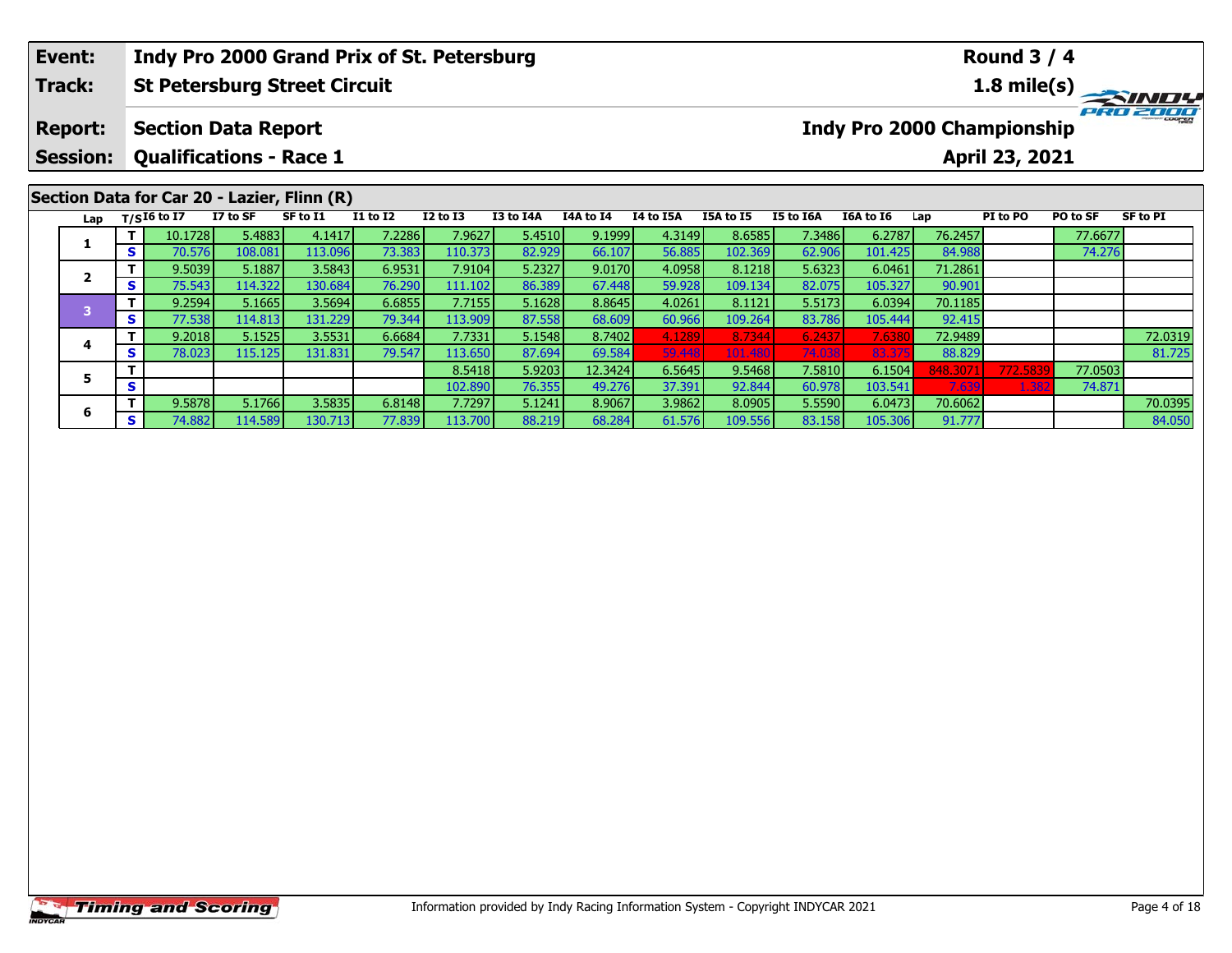|  | Event:                                             |              |             |                                | Indy Pro 2000 Grand Prix of St. Petersburg    |                 |              |           |           |           |                  |           |                                   |         | <b>Round 3 / 4</b> |          |          |
|--|----------------------------------------------------|--------------|-------------|--------------------------------|-----------------------------------------------|-----------------|--------------|-----------|-----------|-----------|------------------|-----------|-----------------------------------|---------|--------------------|----------|----------|
|  | Track:                                             |              |             |                                | <b>St Petersburg Street Circuit</b>           |                 |              |           |           |           |                  |           |                                   |         |                    |          |          |
|  | <b>Report:</b>                                     |              |             | <b>Section Data Report</b>     |                                               |                 |              |           |           |           |                  |           | <b>Indy Pro 2000 Championship</b> |         |                    |          | PRO 2000 |
|  | <b>Session:</b>                                    |              |             | <b>Qualifications - Race 1</b> |                                               |                 |              |           |           |           |                  |           |                                   |         | April 23, 2021     |          |          |
|  |                                                    |              |             |                                | Section Data for Car 21 - Simpson, Kyffin (R) |                 |              |           |           |           |                  |           |                                   |         |                    |          |          |
|  | Lap                                                |              | T/SI6 to I7 | I7 to SF                       | SF to I1                                      | <b>I1 to I2</b> | $I2$ to $I3$ | I3 to I4A | I4A to I4 | I4 to I5A | <b>I5A to I5</b> | I5 to I6A | I6A to I6                         | Lap     | PI to PO           | PO to SF | SF to PI |
|  | -1                                                 |              | 9.7419      | 5.1783                         | 3.5574                                        | 6.9438          | 7.9333       | 5.3318    | 9.6643    | 4.4773    | 8.0936           | 6.2060    | 6.4535                            | 73.5812 |                    | 79.1330  |          |
|  |                                                    | S.           | 73.698      | 114.551                        | 131.672                                       | 76.393          | 110.782      | 84.783    | 62.931    | 54.822    | 109.514          | 74.488    | 98.678                            | 88.066  |                    | 72.901   |          |
|  |                                                    |              | 9.3730      | 5.1286                         | 3.5157                                        | 6.7698          | 7.6853       | 5.1228    | 8.9438    | 4.0469    | 8.0356           | 5.7090    | 6.0158                            | 70.3463 |                    |          |          |
|  | $\overline{\mathbf{2}}$<br>$\overline{\mathbf{3}}$ | <b>S</b>     | 76.598      | 115.662                        | 133.234                                       | 78.356          | 114.356      | 88.242    | 68.000    | 60.652    | 110.305          | 80.973    | 105.858                           | 92.116  |                    |          |          |
|  |                                                    |              | 9.3446      | 5.1174                         | 3.5138                                        | 6.7683          | 7.6726       | 5.0406    | 8.9085    | 3.9869    | 8.0130           | 5.5873    | 6.0054                            | 69.9584 |                    |          |          |
|  |                                                    | <b>S</b>     | 76.831      | 115.915                        | 133.306                                       | 78.373          | 114.546      | 89.681    | 68.270    | 61.565    | 110.616          | 82.736    | 106.041                           | 92.626  |                    |          |          |
|  |                                                    | $\mathbf{T}$ | 9.1063      | 5.1025                         | 3.5046                                        | 6.6625          | 7.7178       | 5.0888    | 8.8639    | 3.9817    | 8.0051           | 6.6553    | 6.7608                            | 71.4493 |                    |          | 69.0327  |

**<sup>T</sup>** 9.1063 5.1025 3.5046 6.6625 7.7178 5.0888 8.8639 3.9817 8.0051 6.6553 6.7608 71.4493 69.0327 **<sup>S</sup>** 78.842 116.253 133.656 79.618 113.875 88.831 68.613 61.646 110.725 69.459 94.193 90.694 85.276

**<sup>T</sup>** 9.4311 5.1471 3.5214 6.8175 7.9517 5.1729 8.8760 4.0082 8.0227 5.6355 6.0177 70.6018 68.1653 **<sup>S</sup>** 76.126 115.246 133.018 77.808 110.525 87.387 68.520 61.238 110.482 82.029 105.824 91.782 86.361

**<sup>T</sup>** 8.7843 5.9393 12.1656 6.2792 10.5357 6.3081 6.1135 851.6280 777.7772 76.6368 **<sup>S</sup>** 100.049 76.111 49.992 39.090 84.130 73.282 104.166 7.609 1.372 75.275

## **Timing and Scoring**

**4**

**5**

**6**

85.276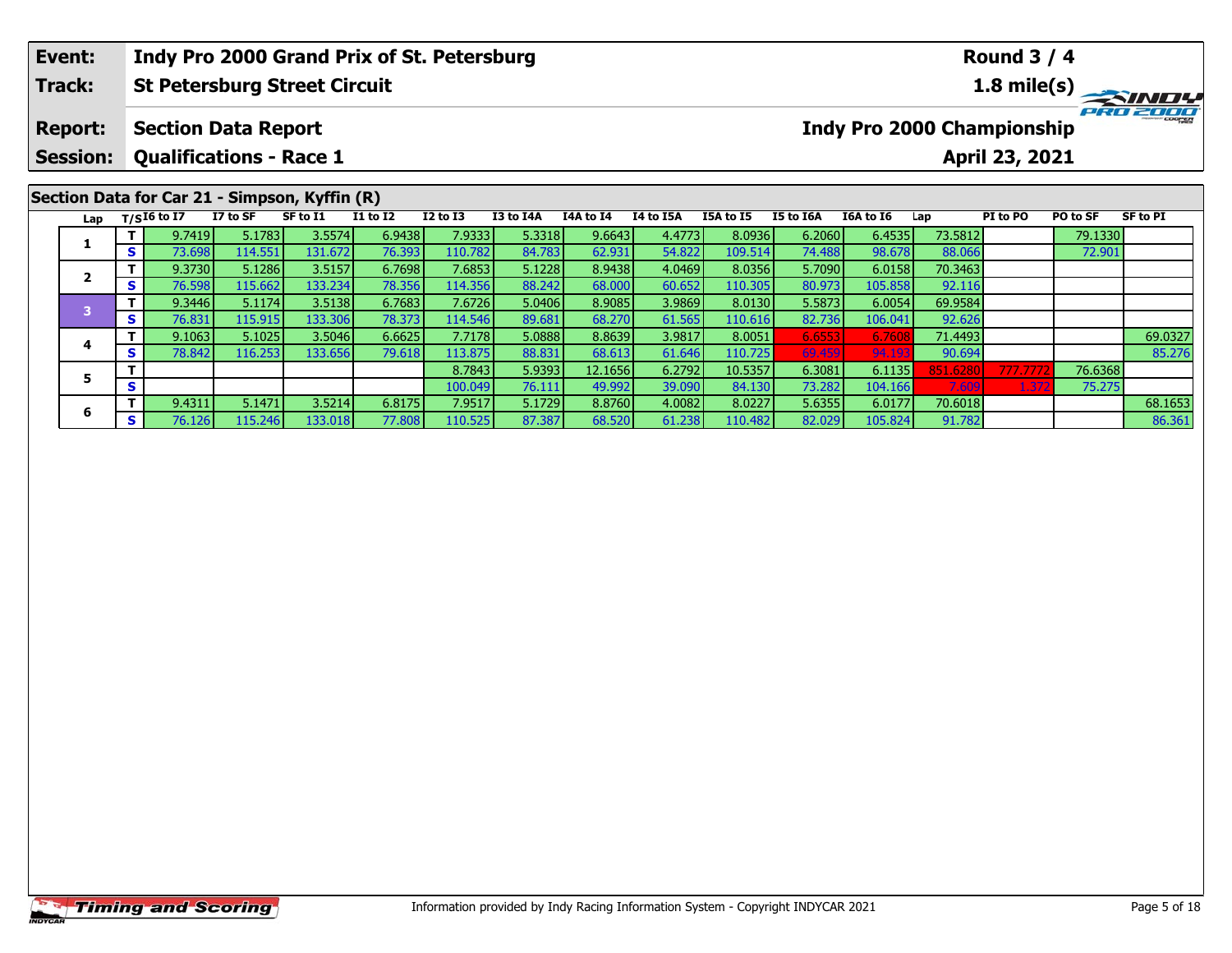| Event:                                                                         |     |                                |          | Indy Pro 2000 Grand Prix of St. Petersburg |                 |                 |           |           |           |                  |           |                                   |         | <b>Round 3 / 4</b> |                 |                 |
|--------------------------------------------------------------------------------|-----|--------------------------------|----------|--------------------------------------------|-----------------|-----------------|-----------|-----------|-----------|------------------|-----------|-----------------------------------|---------|--------------------|-----------------|-----------------|
| Track:                                                                         |     |                                |          | <b>St Petersburg Street Circuit</b>        |                 |                 |           |           |           |                  |           |                                   |         |                    |                 |                 |
| <b>Section Data Report</b><br><b>Report:</b><br><b>Qualifications - Race 1</b> |     |                                |          |                                            |                 |                 |           |           |           |                  |           | <b>Indy Pro 2000 Championship</b> |         |                    |                 | <b>PRO 2008</b> |
| <b>Session:</b>                                                                |     |                                |          |                                            |                 |                 |           |           |           |                  |           |                                   |         | April 23, 2021     |                 |                 |
|                                                                                |     |                                |          |                                            |                 |                 |           |           |           |                  |           |                                   |         |                    |                 |                 |
|                                                                                |     |                                |          | Section Data for Car 22 - Sulaiman, Manuel |                 |                 |           |           |           |                  |           |                                   |         |                    |                 |                 |
|                                                                                |     | Lap $T/SI6$ to $\overline{I7}$ | I7 to SF | SF to I1                                   | <b>I1 to I2</b> | <b>I2 to I3</b> | I3 to I4A | I4A to I4 | I4 to I5A | <b>I5A to I5</b> | I5 to I6A | I6A to I6                         | Lap     | PI to PO           | <b>PO to SF</b> | SF to PI        |
|                                                                                |     | 9.4671                         | 5.1586   | 3.6019                                     | 6.8725          | 7.8711          | 5.4260    | 9.9920    | 4.3901    | 8.1668           | 5.6578    | 6.0126                            | 72.6165 |                    | 77.6775         |                 |
| л.                                                                             | S I | 75.837                         | 114.989  | 130.045                                    | 77.185          | 111.657         | 83.311    | 60.867    | 55.911    | 108.533          | 81.705    | 105.914                           | 89.236  |                    | 74.267          |                 |

**<sup>T</sup>** 9.1050 5.1368 3.5560 6.6735 7.6930 5.1626 8.6543 3.9293 8.0863 5.9042 6.2914 70.1924 68.0582 **<sup>S</sup>** 78.853 115.477 131.724 79.487 114.242 87.562 70.275 62.468 109.613 78.296 101.220 92.318 86.497

**<sup>T</sup>** 9.3108 5.1580 3.5697 6.7164 7.6490 5.0992 8.8262 3.9072 7.9898 5.5708 5.9671 69.7642 67.8701 **<sup>S</sup>** 77.110 115.002 131.218 78.979 114.899 88.650 68.906 62.821 110.937 82.981 106.722 92.884 86.737

**<sup>T</sup>** 8.4464 6.1827 12.4850 6.1999 9.8690 5.9015 6.1407 855.3804 781.8550 75.8866 **<sup>S</sup>** 104.052 73.115 48.713 39.590 89.813 78.331 103.704 7.576 1.365 76.020

**<sup>T</sup>** 9.2898 5.1399 3.5725 6.8029 7.6874 5.1899 8.7873 3.9134 8.0589 5.5203 5.9661 69.9284 **<sup>S</sup>** 77.284 115.407 131.115 77.975 114.325 87.101 69.211 62.722 109.986 83.741 106.739 92.666

**<sup>T</sup>** 9.1492 5.1344 3.5544 6.7244 7.6893 5.1213 8.7191 3.8870 8.0280 5.4768 5.9729 69.4568 **<sup>S</sup>** 78.472 115.531 131.783 78.885 114.297 88.268 69.753 63.148 110.409 84.406 106.618 93.295

|                       | <b>Timing and Scoring</b> |
|-----------------------|---------------------------|
| <i><b>INDYCAR</b></i> |                           |

**2**

**4**

**5**

**6**

86.497

86.737

76.020

92.666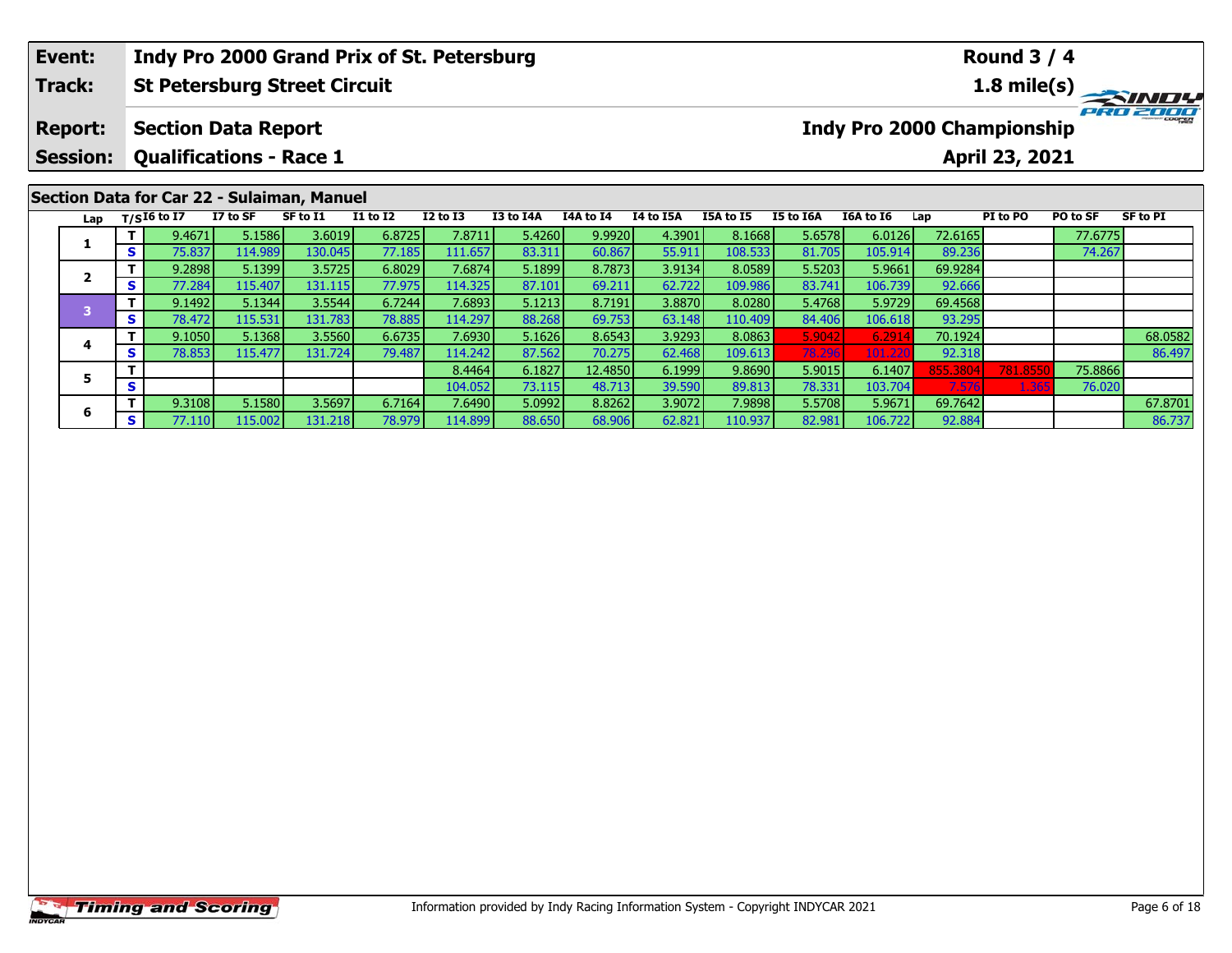|  | Event:          |          |             |                                | Indy Pro 2000 Grand Prix of St. Petersburg |              |                 |           |           |                  |                  |           |                                   |         | <b>Round 3 / 4</b>                     |          |              |
|--|-----------------|----------|-------------|--------------------------------|--------------------------------------------|--------------|-----------------|-----------|-----------|------------------|------------------|-----------|-----------------------------------|---------|----------------------------------------|----------|--------------|
|  | Track:          |          |             |                                | <b>St Petersburg Street Circuit</b>        |              |                 |           |           |                  |                  |           |                                   |         | $1.8$ mile(s) $\overline{\phantom{a}}$ |          | <b>SINDY</b> |
|  | <b>Report:</b>  |          |             | <b>Section Data Report</b>     |                                            |              |                 |           |           |                  |                  |           | <b>Indy Pro 2000 Championship</b> |         |                                        |          | PRO 2000     |
|  | <b>Session:</b> |          |             | <b>Qualifications - Race 1</b> |                                            |              |                 |           |           |                  |                  |           |                                   |         | April 23, 2021                         |          |              |
|  |                 |          |             |                                | Section Data for Car 27 - Kaminsky, Colin  |              |                 |           |           |                  |                  |           |                                   |         |                                        |          |              |
|  | Lap             |          | T/SI6 to I7 | I7 to SF                       | SF to I1                                   | $I1$ to $I2$ | <b>I2 to I3</b> | I3 to I4A | I4A to I4 | <b>I4 to I5A</b> | <b>I5A to I5</b> | I5 to I6A | I6A to I6                         | Lap     | PI to PO                               | PO to SF | SF to PI     |
|  |                 |          | 9.4997      | 5.7077                         | 4.1937                                     | 7.1093       | 7.7861          | 5.2793    | 9.0671    | 4.0112           | 8.1471           | 5.7625    | 6.0854                            | 72.6491 |                                        | 76.0570  |              |
|  | 1               | <b>S</b> | 75.577      | 103.927                        | 111.694                                    | 74.614       | 112.876         | 85.626    | 67.076    | 61.192           | 108.795          | 80.221    | 104.647                           | 89.196  |                                        | 75.849   |              |
|  | $\overline{2}$  |          | 9.3427      | 5.1717                         | 3.5951                                     | 6.7661       | 7.7161          | 5.0397    | 8.7350    | 3.9119           | 8.1510           | 5.3937    | 6.0151                            | 69.8381 |                                        |          |              |
|  |                 | <b>S</b> | 76.847      | 114.6981                       | 130.291                                    | 78.399       | 113.900         | 89.697    | 69.626    | 62.746           | 108.743          | 85.706    | 105.870                           | 92.786  |                                        |          |              |

**<sup>T</sup>** 9.1847 5.1593 3.5629 6.6551 7.7296 4.9889 8.7122 3.8564 8.1208 5.3711 6.0050 69.3460 66.2234 **<sup>S</sup>** 78.169 114.973 131.468 79.706 113.701 90.610 69.808 63.649 109.147 86.067 106.048 93.444 88.893

**<sup>T</sup>** 9.4284 5.1765 3.5795 6.7505 7.7604 4.9782 9.4353 5.8967 13.4909 9.4447 11.1071 87.0482 89.8761 **<sup>S</sup>** 76.148 114.591 130.859 78.580 113.250 90.805 64.458 41.626 65.701 48.945 57.334 74.442 65.499

**<sup>T</sup>** 8.6308 6.3816 11.0706 4.8871 9.1483 6.7036 6.1168 856.5761 787.5678 72.3918 **<sup>S</sup>** 101.829 70.836 54.937 50.225 96.888 68.959 104.110 7.565 1.355 79.689

**<sup>T</sup>** 9.1566 5.1536 3.5742 6.6503 7.7494 5.0891 8.6960 3.9452 8.1765 5.4577 6.0116 69.6602 **<sup>S</sup>** 78.408 115.100 131.053 79.764 113.411 88.826 69.938 62.216 108.404 84.701 105.932 93.023

**4**

**5**

**6**

88.893

79.689

 $\frac{92.786}{69.6602}$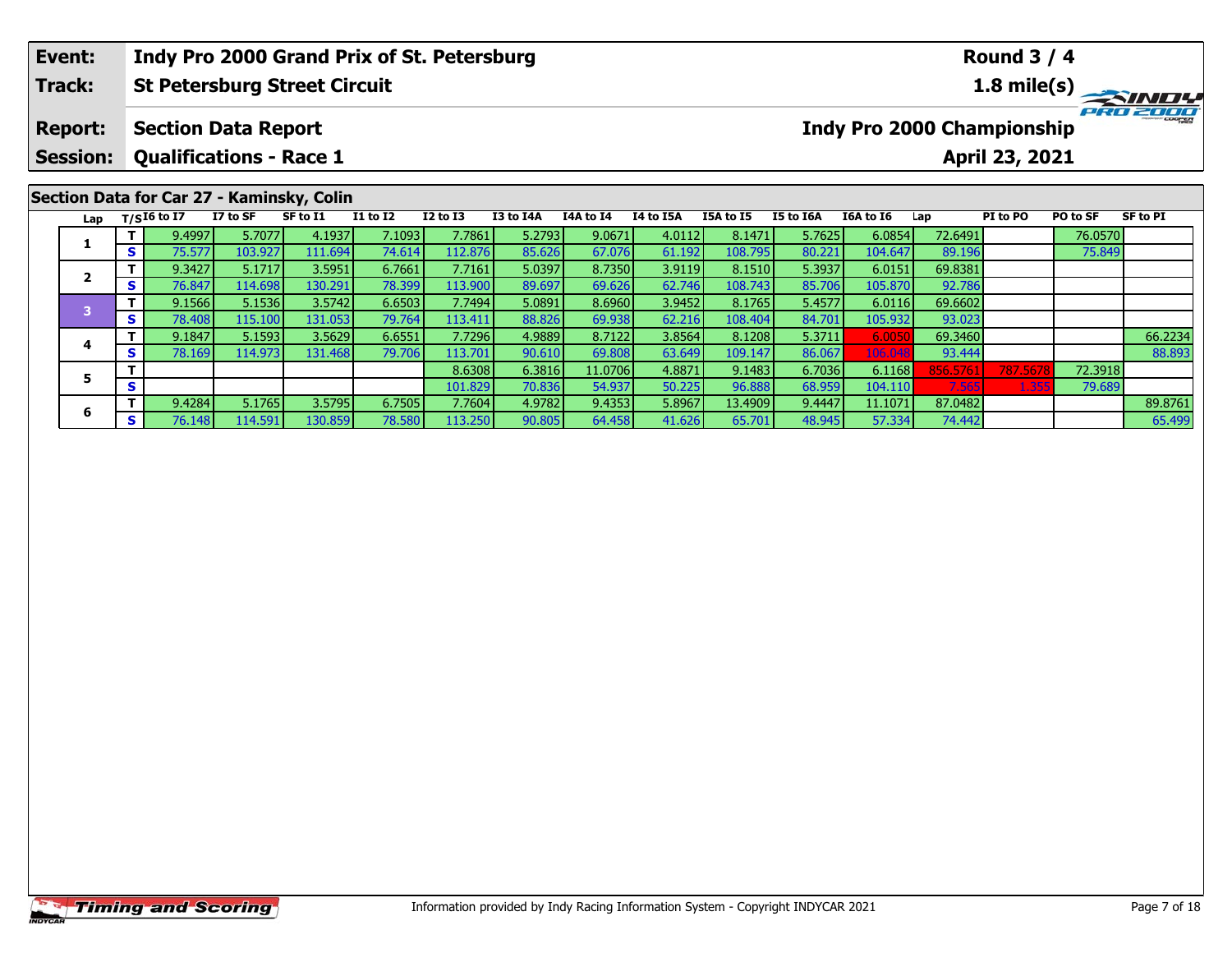| Event: |                                   |          |                                                              |          | Indy Pro 2000 Grand Prix of St. Petersburg |                 |              |           |           |           |           |           |           |         | <b>Round 3 / 4</b>                                  |          |          |
|--------|-----------------------------------|----------|--------------------------------------------------------------|----------|--------------------------------------------|-----------------|--------------|-----------|-----------|-----------|-----------|-----------|-----------|---------|-----------------------------------------------------|----------|----------|
| Track: |                                   |          |                                                              |          | <b>St Petersburg Street Circuit</b>        |                 |              |           |           |           |           |           |           |         |                                                     |          |          |
|        | <b>Report:</b><br><b>Session:</b> |          | <b>Section Data Report</b><br><b>Qualifications - Race 1</b> |          |                                            |                 |              |           |           |           |           |           |           |         | <b>Indy Pro 2000 Championship</b><br>April 23, 2021 |          | PRO 2000 |
|        |                                   |          |                                                              |          |                                            |                 |              |           |           |           |           |           |           |         |                                                     |          |          |
|        |                                   |          | Section Data for Car 3 - Roe, James (R)                      |          |                                            |                 |              |           |           |           |           |           |           |         |                                                     |          |          |
|        | Lap                               |          | T/SI6 to I7                                                  | I7 to SF | SF to I1                                   | <b>I1 to I2</b> | $I2$ to $I3$ | I3 to I4A | I4A to I4 | I4 to I5A | I5A to I5 | I5 to I6A | I6A to I6 | Lap     | PI to PO                                            | PO to SF | SF to PI |
|        |                                   |          | 9.6259                                                       | 5.1963   | 3.6614                                     | 6.9896          | 8.0418       | 5.3125    | 8.9929    | 3.9762    | 8.1370    | 5.6456    | 6.0616    | 71.6408 |                                                     | 71.5083  |          |
|        | 1                                 | <b>S</b> | 74.586                                                       | 114.155  | 127.932                                    | 75.892          | 109.287      | 85.091    | 67.629    | 61.731    | 108.930   | 81.882    | 105.058   | 90.451  |                                                     | 80.674   |          |
|        | $\overline{\mathbf{2}}$           |          | 9.2110                                                       | 5.1670   | 3.5818                                     | 6.7421          | 7.7955       | 4.9537    | 8.8548    | 3.8386    | 8.0621    | 5.4360    | 6.0778    | 69.7204 |                                                     |          |          |
|        |                                   | <b>S</b> | 77.945                                                       | 114.802  | 130.775                                    | 78.678          | 112.740      | 91.254    | 68.684    | 63.944    | 109.942   | 85.039    | 104.778   | 92.943  |                                                     |          |          |
|        | $\overline{\mathbf{3}}$           |          | 9.1542                                                       | 5.1675   | 3.5695                                     | 6.7054          | 7.7629       | 4.9615    | 8.7554    | 3.9398    | 8.1102    | 5.5291    | 6.0629    | 69.7184 |                                                     |          |          |
|        |                                   | <b>S</b> | 78.429                                                       | 114.791  | 131.225                                    | 79.109          | 113.213      | 91.111    | 69.464    | 62.301    | 109.290   | 83.607    | 105.035   | 92.945  |                                                     |          |          |

**<sup>T</sup>** 9.0849 5.1351 3.5484 6.5978 8.5232 6.9107 11.1635 4.6466 9.0660 6.0031 6.2091 76.8884 73.0460 **<sup>S</sup>** 79.027 115.515 132.006 80.399 103.114 65.412 54.479 52.825 97.768 77.006 102.562 84.278 80.591

5 T 9.4481 5.1760 3.5616 6.8286 7.7241 4.9625 8.9329 3.9691 8.1042 5.5375 6.0452 70.2898 69.5437<br>5 S 75.989 114.602 131.516 77.681 113.782 91.092 68.083 61.841 109.371 83.480 105.343 92.190 8

**<sup>T</sup>** 11.8629 7.5314 11.2686 5.6346 14.5386 8.0848 6.1592 834.2623 751.8832 86.6256 **<sup>S</sup>** 74.085 60.021 53.971 43.562 60.966 57.178 103.393 7.767 1.420 66.595

**4**

**5**

**6**

80.591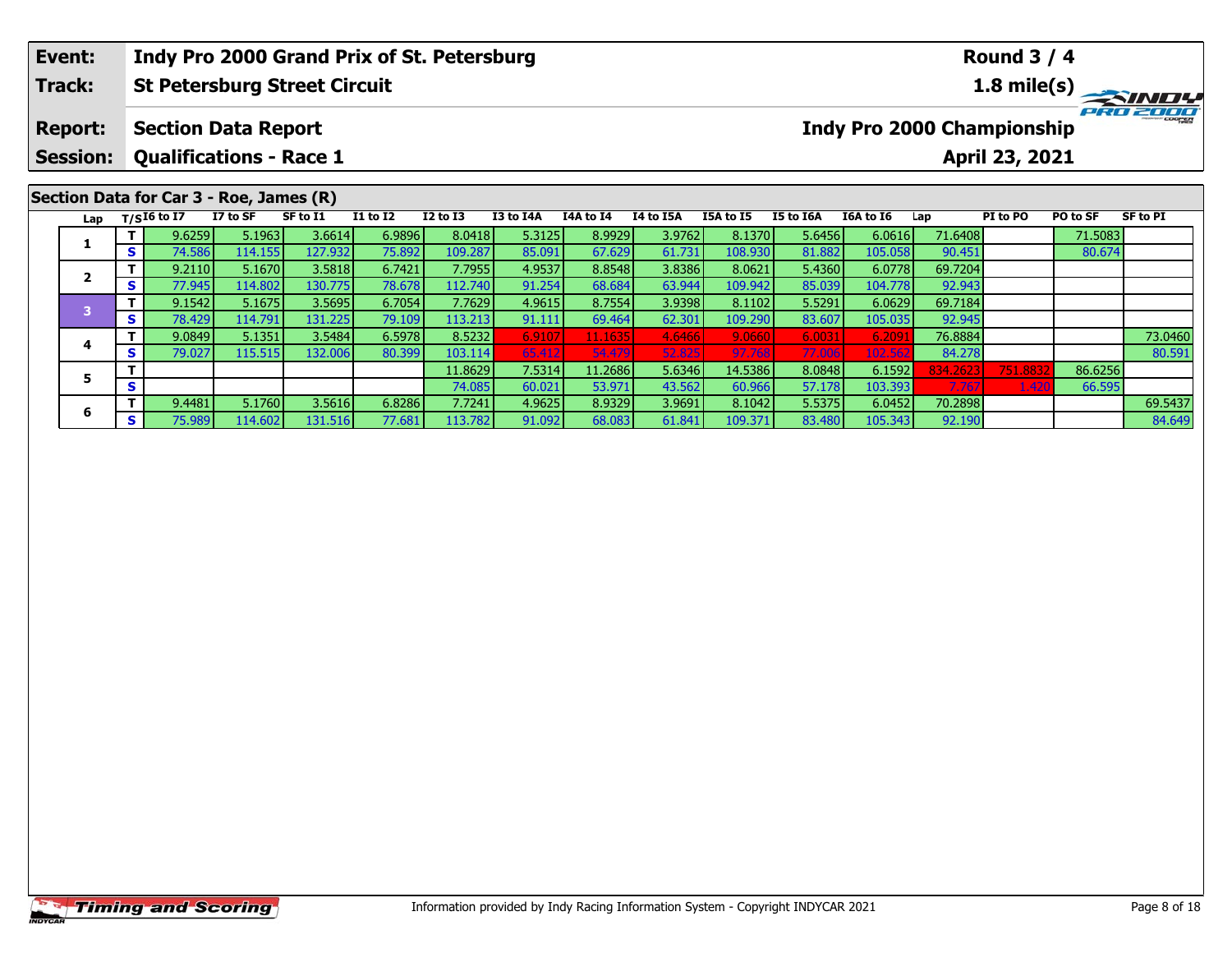| Event:                            |    |               |                                                              |          | Indy Pro 2000 Grand Prix of St. Petersburg |                 |           |           |           |           |                  |                                   |         | <b>Round 3 / 4</b>                   |          |              |
|-----------------------------------|----|---------------|--------------------------------------------------------------|----------|--------------------------------------------|-----------------|-----------|-----------|-----------|-----------|------------------|-----------------------------------|---------|--------------------------------------|----------|--------------|
| <b>Track:</b>                     |    |               | <b>St Petersburg Street Circuit</b>                          |          |                                            |                 |           |           |           |           |                  |                                   |         | 1.8 mile(s) $\overline{\phantom{a}}$ |          | <b>SINDY</b> |
| <b>Report:</b><br><b>Session:</b> |    |               | <b>Section Data Report</b><br><b>Qualifications - Race 1</b> |          |                                            |                 |           |           |           |           |                  | <b>Indy Pro 2000 Championship</b> |         | April 23, 2021                       |          | PRO 2000     |
|                                   |    |               | Section Data for Car 40 - Miller, Jack William (R)           |          |                                            |                 |           |           |           |           |                  |                                   |         |                                      |          |              |
| Lap                               |    | $T/SI6$ to I7 | I7 to SF                                                     | SF to I1 | <b>I1 to I2</b>                            | <b>I2 to I3</b> | I3 to I4A | I4A to I4 | I4 to I5A | I5A to I5 | <b>I5 to I6A</b> | I6A to I6                         | Lap     | PO to SF                             | SF to PI |              |
|                                   |    | 9.9407        | 6.5799                                                       | 4.6720   | 7.3915                                     | 8.3169          | 5.4589    | 9.1513    | 4.0657    | 8.1483    | 5.6315           | 6.0736                            | 75.4303 | 81.0010                              |          |              |
|                                   | s. | 72.224        | 90.151                                                       | 100.259  | 71.765                                     | 105.672         | 82.809    | 66.459    | 60.372    | 108.779   | 82.087           | 104.850                           | 85.907  | 71.220                               |          |              |

**<sup>T</sup>** 9.4517 5.1904 3.6083 6.7158 7.8647 5.1936 9.0869 4.0223 8.0976 5.5728 6.0738 70.8779 **<sup>S</sup>** 75.960 114.284 129.814 78.986 111.748 87.039 66.930 61.023 109.460 82.952 104.847 91.425

**<sup>T</sup>** 9.4827 5.1990 3.5991 922.3381 10.0260 5.8590 9.4746 4.3226 13.5152 8.5246 6.0719 998.4128 80.5731 **<sup>S</sup>** 75.712 114.095 130.146 0.575 87.658 77.154 64.191 56.784 65.583 54.228 104.880 6.490 71.598

**<sup>T</sup>** 9.2938 5.1749 3.6087 6.7703 7.7781 5.0970 8.7907 4.0026 8.0595 5.5019 6.0699 70.1474 68.0671 **<sup>S</sup>** 77.251 114.627 129.800 78.350 112.992 88.689 69.185 61.324 109.977 84.021 104.914 92.377 86.486

**2**

**3**

**4**

91.425<br>998.4128

71.598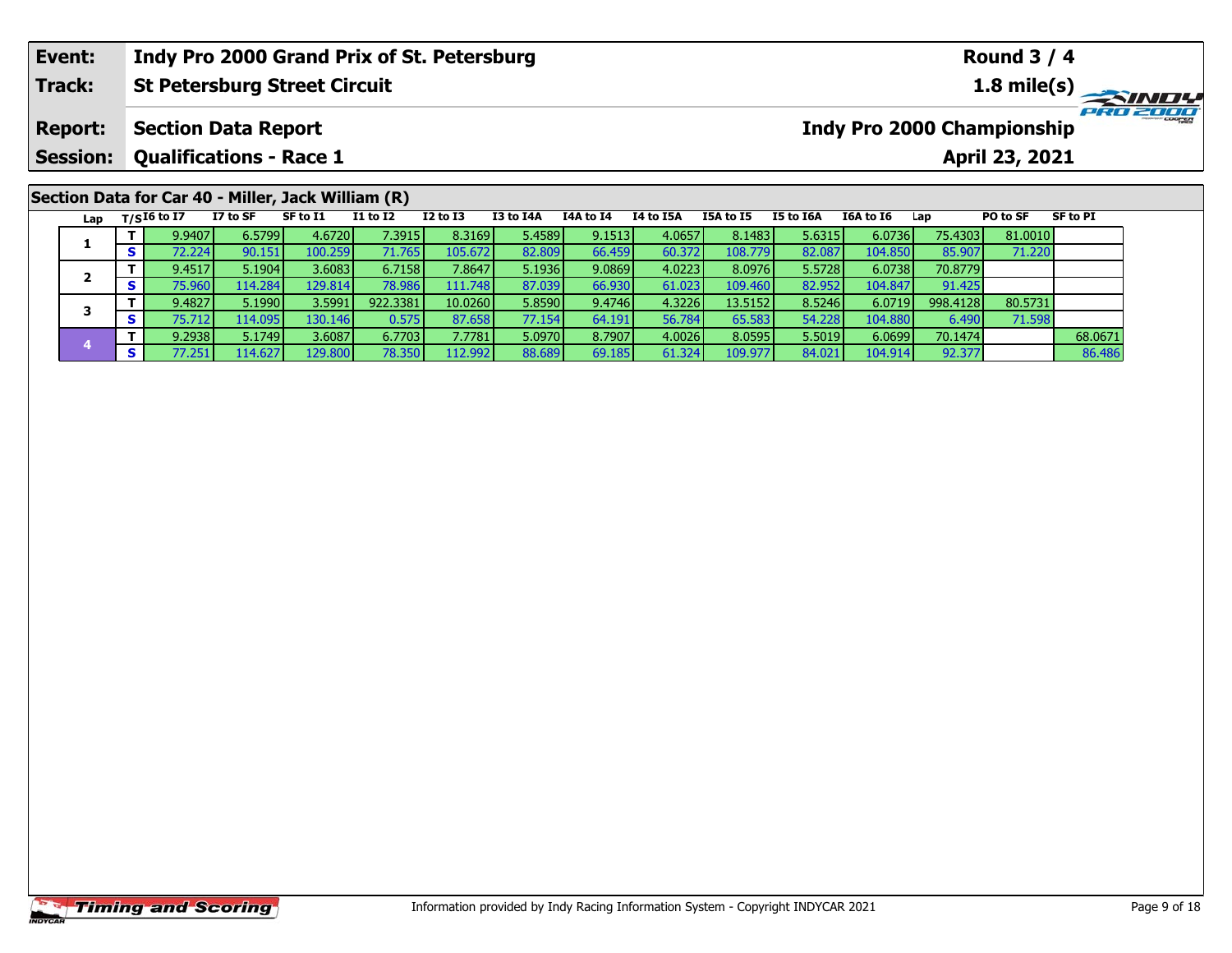| Event:          |          |                   |                                         | Indy Pro 2000 Grand Prix of St. Petersburg |                 |                 |                  |           |                  |           |           |                                   |         | <b>Round 3 / 4</b>    |          |          |
|-----------------|----------|-------------------|-----------------------------------------|--------------------------------------------|-----------------|-----------------|------------------|-----------|------------------|-----------|-----------|-----------------------------------|---------|-----------------------|----------|----------|
| <b>Track:</b>   |          |                   |                                         | <b>St Petersburg Street Circuit</b>        |                 |                 |                  |           |                  |           |           |                                   |         |                       |          |          |
| <b>Report:</b>  |          |                   | <b>Section Data Report</b>              |                                            |                 |                 |                  |           |                  |           |           | <b>Indy Pro 2000 Championship</b> |         |                       |          | PRO 2000 |
| <b>Session:</b> |          |                   | <b>Qualifications - Race 1</b>          |                                            |                 |                 |                  |           |                  |           |           |                                   |         | <b>April 23, 2021</b> |          |          |
|                 |          |                   | Section Data for Car 42 - Petrov, Artem |                                            |                 |                 |                  |           |                  |           |           |                                   |         |                       |          |          |
|                 |          | Lap $T/SI6$ to I7 | I7 to SF                                | SF to I1                                   | <b>I1 to I2</b> | <b>I2 to I3</b> | <b>I3 to I4A</b> | I4A to I4 | <b>I4 to I5A</b> | I5A to I5 | I5 to I6A | I6A to I6                         | Lap     | PI to PO              | PO to SF | SF to PI |
|                 |          | 9.6288            | 5.2062                                  | 3.6216                                     | 6.9039          | 7.7747          | 5.2080           | 8.9567    | 4.0617           | 8.1934    | 5.3685    | 6.0248                            | 70.9483 |                       | 69.8503  |          |
|                 | <b>S</b> | 74.563            | 113.938                                 | 129.338                                    | 76.834          | 113.041         | 86.798           | 67.902    | 60.431           | 108.180   | 86.108    | 105.699 <b>1</b>                  | 91.334  |                       | 82.589   |          |

**<sup>T</sup>** 9.1939 5.1427 3.5496 6.5630 7.6978 5.1508 8.5935 3.9617 8.1513 5.3279 6.0075 69.3397 65.2112 **<sup>S</sup>** 78.090 115.344 131.961 80.825 114.171 87.762 70.772 61.957 108.739 86.765 106.004 93.453 90.273

5 TT 9.3889 5.1586 3.5752| 6.7156| 7.7718| 5.0755| 8.7790| 3.9614| 8.1463| 5.3631| 6.1028| 70.0382| | | | 68.9800<br>| S 76.468 114.989| 131.016| 78.988| 113.084| 89.064| 69.277| 61.962| 108.806| 86.195| 104.349| 92.521|

**<sup>T</sup>** 8.9207 5.8953 10.0570 4.6589 8.1862 5.6181 6.0869 859.8238 795.3366 68.8266 **<sup>S</sup>** 98.520 76.679 60.473 52.685 108.275 82.283 104.621 7.536 1.342 83.817

**<sup>T</sup>** 9.3287 5.1800 3.5801 6.7001 7.7242 5.2696 8.9675 3.9528 8.1397 5.5323 6.0499 70.4249 **<sup>S</sup>** 76.962 114.514 130.837 79.171 113.781 85.784 67.821 62.096 108.894 83.559 105.261 92.013

**<sup>T</sup>** 9.3728 5.1598 3.5779 6.6832 7.7065 5.7508 9.0163 3.9244 8.1302 5.3985 6.0159 70.7363 **<sup>S</sup>** 76.600 114.962 130.917 79.371 114.042 78.606 67.454 62.546 109.021 85.630 105.856 91.608

|                | <b>Timing and Scoring</b> |  |  |
|----------------|---------------------------|--|--|
| <b>INDYCAR</b> |                           |  |  |

**2**

**3**

**4**

**5**

**6**

90.273

83.817

92.013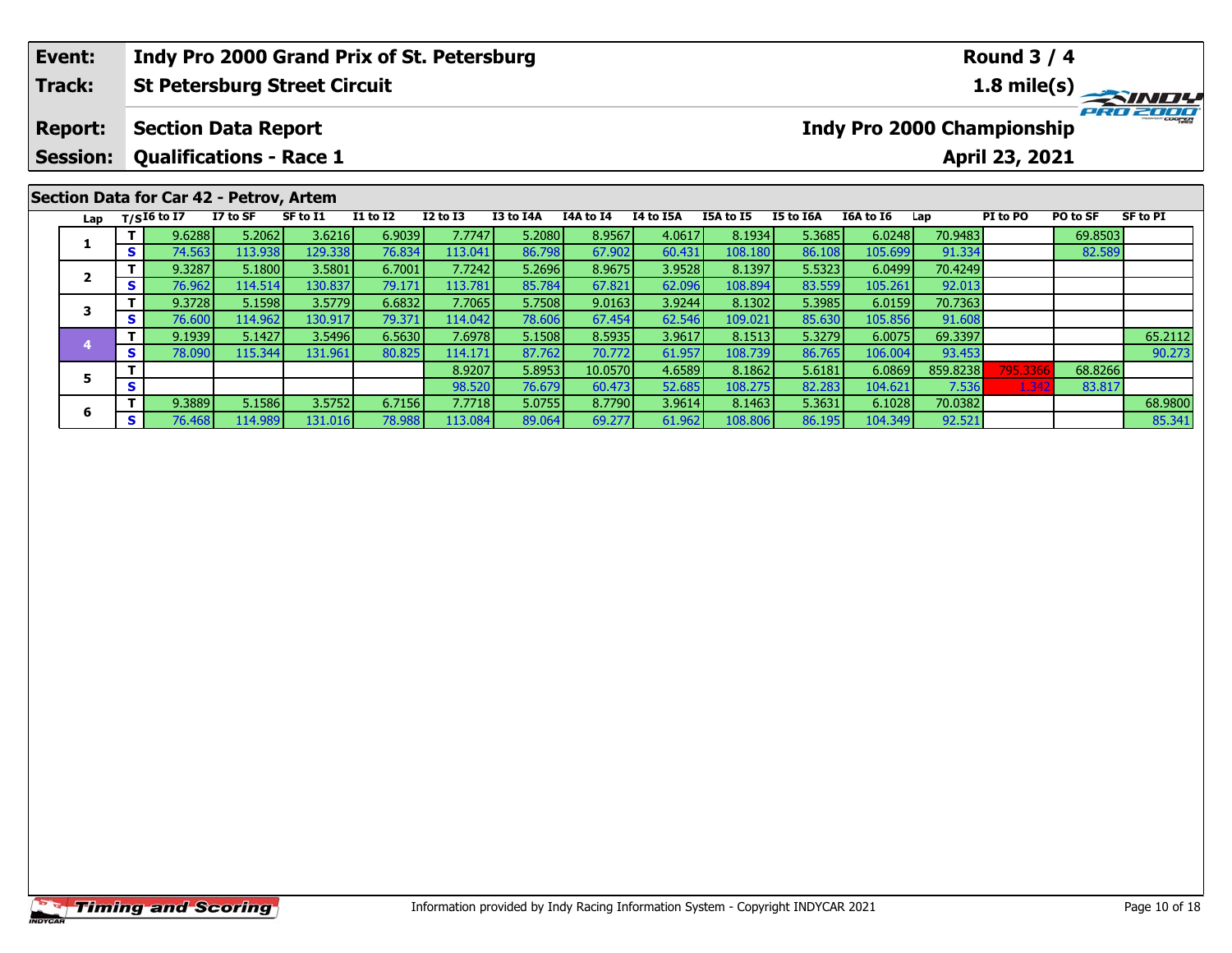| Event:                  |                  |                                |          | Indy Pro 2000 Grand Prix of St. Petersburg                |                 |                 |           |           |           | <b>Round 3 / 4</b> |           |                            |                |          |          |                 |  |  |
|-------------------------|------------------|--------------------------------|----------|-----------------------------------------------------------|-----------------|-----------------|-----------|-----------|-----------|--------------------|-----------|----------------------------|----------------|----------|----------|-----------------|--|--|
| Track:                  |                  |                                |          | <b>St Petersburg Street Circuit</b>                       |                 |                 |           |           |           |                    |           |                            |                |          |          |                 |  |  |
| <b>Report:</b>          |                  | <b>Section Data Report</b>     |          |                                                           |                 |                 |           |           |           |                    |           | Indy Pro 2000 Championship |                |          |          | PRO 2000        |  |  |
| <b>Session:</b>         |                  | <b>Qualifications - Race 1</b> |          |                                                           |                 |                 |           |           |           |                    |           |                            | April 23, 2021 |          |          |                 |  |  |
| Lap                     |                  | T/SI6 to I7                    | I7 to SF | Section Data for Car 5 - Brichacek, Wyatt (R)<br>SF to I1 | <b>I1 to I2</b> | <b>I2 to I3</b> | I3 to I4A | I4A to I4 | I4 to I5A | <b>I5A to I5</b>   | I5 to I6A | I6A to I6                  | Lap            | PI to PO | PO to SF | <b>SF to PI</b> |  |  |
| 1                       |                  | 9.5484                         | 5.1749   | 3.5976                                                    | 6.9363          | 7.9110          | 5.2747    | 9.0247    | 4.0480    | 8.1498             | 6.1711    | 6.2686                     | 72.1051        |          | 78.8718  |                 |  |  |
|                         | S.               | 75.191                         | 114.627  | 130.200                                                   | 76.475          | 111.094         | 85.701    | 67.391    | 60.636    | 108.759            | 74.909    | 101.589                    | 89.869         |          | 73.142   |                 |  |  |
| $\overline{\mathbf{2}}$ |                  | 9.2923                         | 5.1632   | 3.5479                                                    | 6.8110          | 7.7028          | 5.1060    | 8.8166    | 3.8963    | 8.0881             | 5.3761    | 5.9862                     | 69.7865        |          |          |                 |  |  |
|                         | S.               | 77.263                         | 114.886  | 132.024                                                   | 77.882          | 114.097         | 88.532    | 68.981    | 62.997    | 109.589            | 85.987    | 106.381                    | 92.855         |          |          |                 |  |  |
| $\overline{\mathbf{3}}$ | $\mathbf{T}$     | 9.1428                         | 5.1283   | 3.5358                                                    | 6.6731          | 7.6747          | 5.0105    | 8.7931    | 3.9600    | 8.1324             | 5.4320    | 6.0093                     | 69.4920        |          |          |                 |  |  |
|                         | S I              | 78.527                         | 115.668  | 132.476                                                   | 79.491          | 114.514         | 90.220    | 69.166    | 61.983    | 108.992            | 85.102    | 105.972                    | 93.248         |          |          |                 |  |  |
|                         | 9.1549<br>5.1195 |                                |          | 3.5113                                                    | 6.9723          | 7.8102          | 5.0474    | 8.9128    | 3.9730    | 8.0972             | 5.3951    | 6.3266                     | 70.3203        |          |          | 67.5352         |  |  |

**<sup>T</sup>** 9.1549 5.1195 3.5113 6.9723 7.8102 5.0474 8.9128 3.9730 8.0972 5.3951 6.3266 70.3203 67.5352 **<sup>S</sup>** 78.423 115.867 133.400 76.080 112.528 89.560 68.237 61.781 109.465 85.684 100.657 92.150 87.167

**<sup>T</sup>** 9.4425 5.1599 3.5411 6.8426 7.6764 5.1458 8.7579 3.9326 8.0613 5.3868 5.9748 69.9217 65.9850 **<sup>S</sup>** 76.034 114.960 132.278 77.522 114.489 87.847 69.444 62.415 109.953 85.816 106.584 92.675 89.214

**<sup>T</sup>** 9.5968 6.9029 12.5246 5.3783 8.8430 6.8942 6.0876 855.3304 782.6514 75.7921 **<sup>S</sup>** 91.579 65.486 48.559 45.638 100.233 67.052 104.609 7.576 1.364 76.114

## **Timing and Scoring**

**4**

**5**

**6**

87.167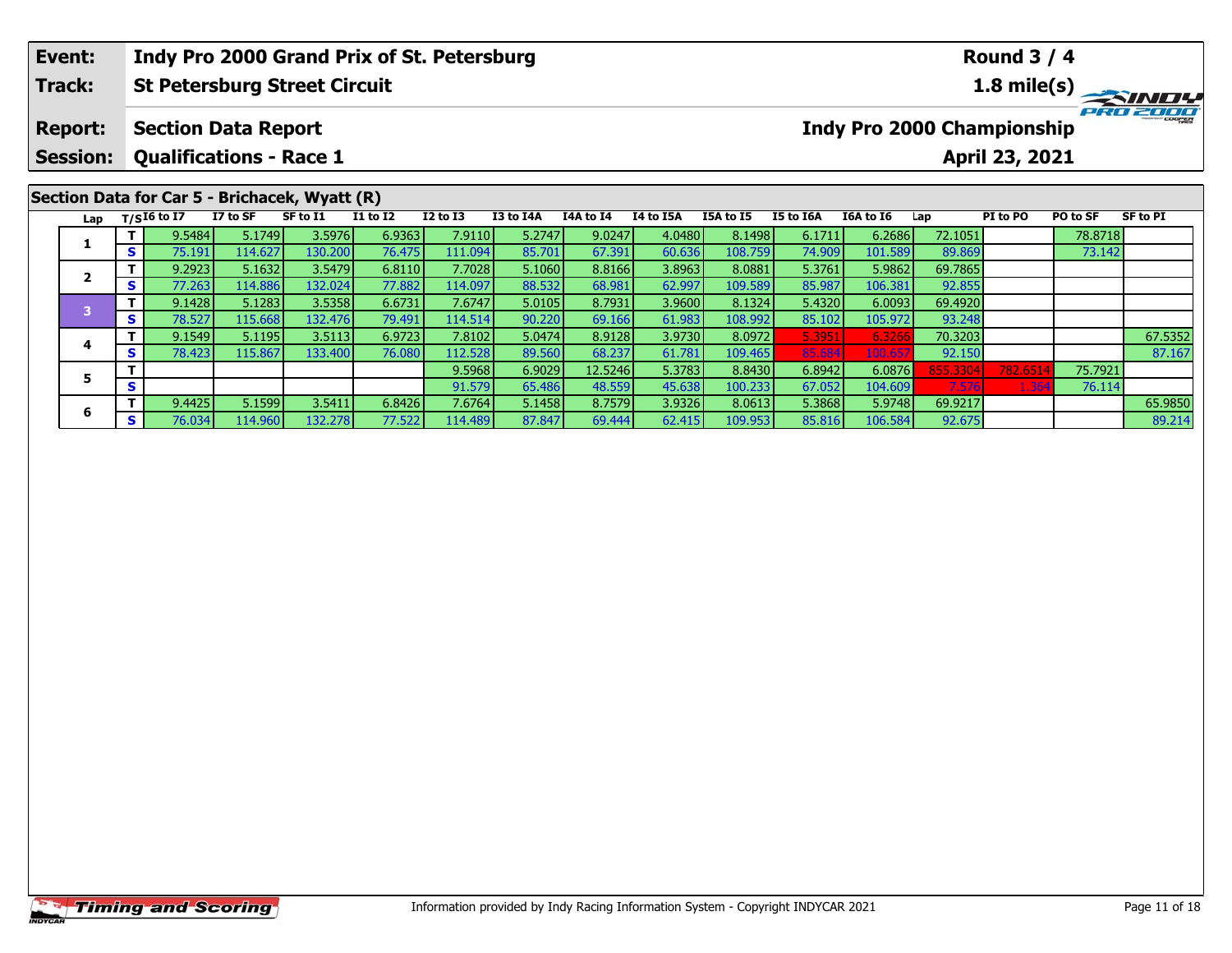| Event:                            |              |                                |                                                              |          |                 | Indy Pro 2000 Grand Prix of St. Petersburg |           |                  |           |                  |           |           |         | <b>Round 3 / 4</b>                                  |                 |          |  |
|-----------------------------------|--------------|--------------------------------|--------------------------------------------------------------|----------|-----------------|--------------------------------------------|-----------|------------------|-----------|------------------|-----------|-----------|---------|-----------------------------------------------------|-----------------|----------|--|
| Track:                            |              |                                | <b>St Petersburg Street Circuit</b>                          |          |                 |                                            |           |                  |           |                  |           |           |         |                                                     |                 |          |  |
| <b>Report:</b><br><b>Session:</b> |              |                                | <b>Section Data Report</b><br><b>Qualifications - Race 1</b> |          |                 |                                            |           |                  |           |                  |           |           |         | <b>Indy Pro 2000 Championship</b><br>April 23, 2021 |                 | PRO 2000 |  |
|                                   |              |                                |                                                              |          |                 |                                            |           |                  |           |                  |           |           |         |                                                     |                 |          |  |
|                                   |              |                                | Section Data for Car 51 - Abel, Jacob                        |          |                 |                                            |           |                  |           |                  |           |           |         |                                                     |                 |          |  |
|                                   |              | Lap $T/SI6$ to $\overline{I7}$ | I7 to SF                                                     | SF to I1 | <b>I1 to I2</b> | $I2$ to $I3$                               | I3 to I4A | <b>I4A to I4</b> | I4 to I5A | <b>I5A to I5</b> | I5 to I6A | I6A to I6 | Lap     | PI to PO                                            | <b>PO to SF</b> | SF to PI |  |
|                                   |              | 10.0092                        | 7.4751                                                       | 4.4580   | 7.1887          | 7.9886                                     | 5.3974    | 9.0567           | 4.1388    | 10.2906          | 7.9438    | 7.6221    | 81.5690 |                                                     | 81.8321         |          |  |
| л.                                | $\mathbf{s}$ | 71.729                         | 79.354                                                       | 105.072  | 73.790          | 110.015                                    | 83.752    | 67.153           | 59.306    | 86.133           | 58.193    | 83.549    | 79.442  |                                                     | 70.496          |          |  |

**T** 9.1658 5.1188 3.5283 6.7153 8.8122 5.7197 9.7807 4.6243 9.2607 6.2837 6.7341 75.7436 74.5371<br>IS 78.330 115.883 132.758 78.992 99.733 79.033 62.182 53.079 95.712 73.567 94.566 85.552 78.

**<sup>T</sup>** 9.5497 5.1973 3.5970 6.7988 7.7523 5.1102 8.8779 3.9501 8.1559 5.4799 6.0347 70.5038 68.9686 **<sup>S</sup>** 75.181 114.133 130.222 78.022 113.368 88.459 68.505 62.139 108.678 84.358 105.526 91.910 85.355

**<sup>T</sup>** 8.9151 6.8542 12.6047 7.1191 13.3088 7.6714 6.1463 844.5013 763.9581 82.2121 **<sup>S</sup>** 98.581 65.952 48.250 34.478 66.600 60.259 103.610 7.673 1.397 70.170

**<sup>T</sup>** 9.5323 5.2054 3.6217 6.8479 7.8083 5.2599 8.9191 3.9387 8.1415 5.5745 6.0233 70.8726 **<sup>S</sup>** 75.318 113.955 129.334 77.462 112.555 85.942 68.189 62.319 108.870 82.926 105.726 91.432

**<sup>T</sup>** 9.2734 5.1530 3.5455 6.6057 7.6842 5.0863 8.7913 3.9635 8.1206 5.5149 5.9964 69.7348 **<sup>S</sup>** 77.421 115.114 132.114 80.303 114.373 88.875 69.180 61.929 109.150 83.823 106.200 92.923

**2**

**4**

**5**

**6**

78.978

70.170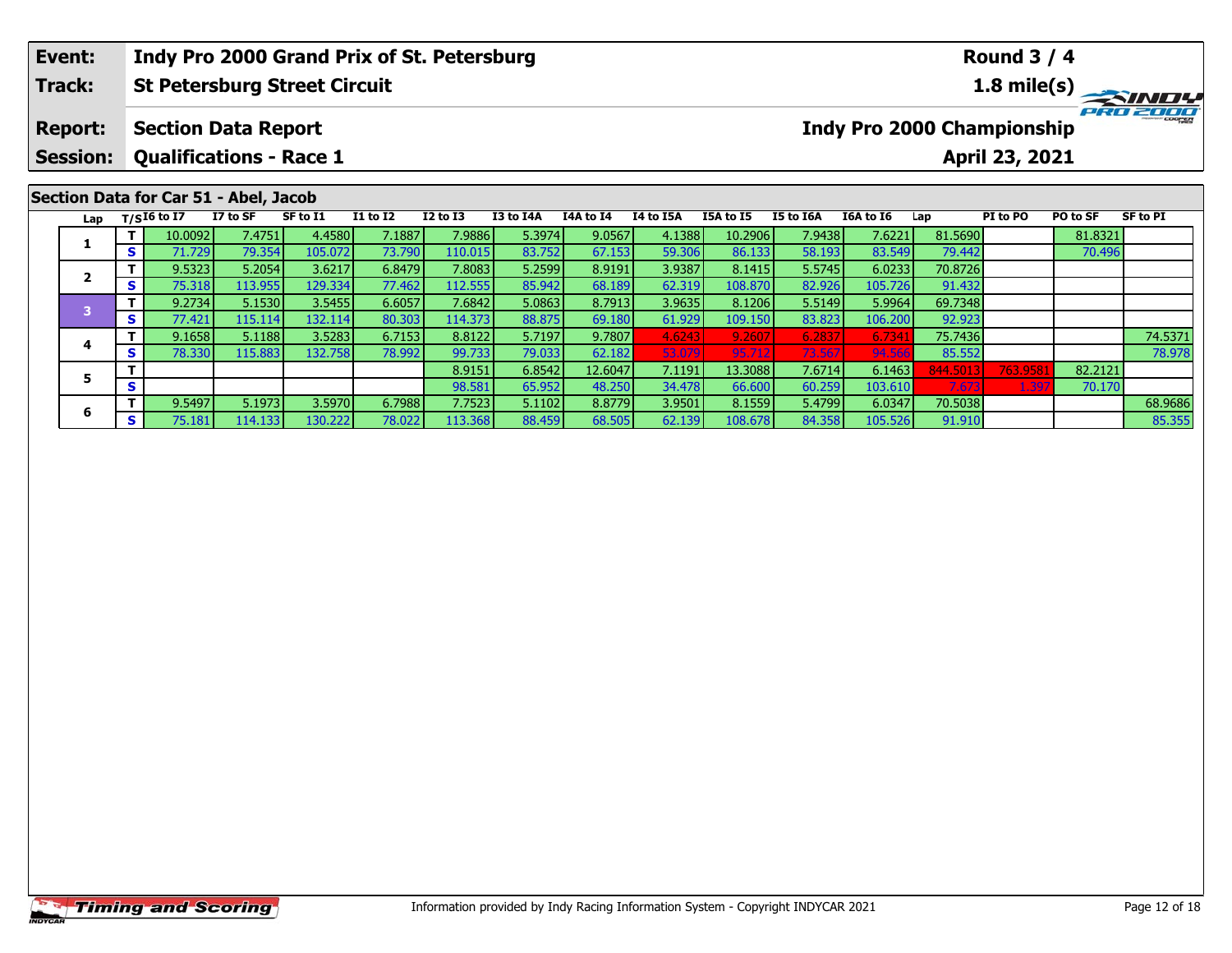| Event:                  |          |                   |                                | Indy Pro 2000 Grand Prix of St. Petersburg |                 |              |           |                  |           | <b>Round 3 / 4</b> |           |                            |                |          |          |                 |  |  |
|-------------------------|----------|-------------------|--------------------------------|--------------------------------------------|-----------------|--------------|-----------|------------------|-----------|--------------------|-----------|----------------------------|----------------|----------|----------|-----------------|--|--|
| Track:                  |          |                   |                                | <b>St Petersburg Street Circuit</b>        |                 |              |           |                  |           |                    |           |                            |                |          |          |                 |  |  |
| <b>Report:</b>          |          |                   | <b>Section Data Report</b>     |                                            |                 |              |           |                  |           |                    |           | Indy Pro 2000 Championship |                |          |          | PRO 2000        |  |  |
| Session:                |          |                   | <b>Qualifications - Race 1</b> |                                            |                 |              |           |                  |           |                    |           |                            | April 23, 2021 |          |          |                 |  |  |
|                         |          |                   |                                | Section Data for Car 55 - Gold, Reece (R)  |                 |              |           |                  |           |                    |           |                            |                |          |          |                 |  |  |
|                         |          | Lap $T/SI6$ to I7 | I7 to SF                       | SF to I1                                   | <b>I1 to I2</b> | $I2$ to $I3$ | I3 to I4A | <b>I4A to I4</b> | I4 to I5A | <b>I5A to I5</b>   | I5 to I6A | I6A to I6                  | Lap            | PI to PO | PO to SF | <b>SF to PI</b> |  |  |
| 1                       |          | 9.3299            | 5.1348                         | 3.5827                                     | 7.0236          | 7.9888       | 5.2835    | 10.9779          | 4.4618    | 8.1383             | 5.6336    | 6.0657                     | 73.6206        |          | 79.8906  |                 |  |  |
|                         | S.       | 76.952            | 115.522                        | 130.742                                    | 75.525          | 110.012      | 85.558    | 55.401           | 55.012    | 108.913            | 82.056    | 104.987                    | 88.019         |          | 72.210   |                 |  |  |
|                         |          | 9.2221            | 5.1357                         | 3.5252                                     | 6.7010          | 7.6763       | 5.1059    | 8.7641           | 3.9815    | 8.1085             | 5.3945    | 6.0204                     | 69.6352        |          |          |                 |  |  |
| $\overline{\mathbf{2}}$ | S.       | 77.852            | 115.502                        | 132.874                                    | 79.161          | 114.491      | 88.534    | 69.395           | 61.649    | 109.313            | 85.693    | 105.777                    | 93.056         |          |          |                 |  |  |
|                         |          | 9.2384            | 5.1321                         | 3.5167                                     | 6.6573          | 7.6610       | 5.0983    | 8.7203           | 3.9532    | 8.0318             | 5.3376    | 6.0259                     | 69.3726        |          |          |                 |  |  |
| $\overline{\mathbf{3}}$ | <b>S</b> | 77.714            | 115.583                        | 133.196                                    | 79.680          | 114.719      | 88.666    | 69.743           | 62.090    | 110.357            | 86.607    | 105.680                    | 93.409         |          |          |                 |  |  |

**<sup>T</sup>** 9.0542 5.0905 3.4952 6.6976 7.7350 5.1544 8.6513 3.9348 8.0196 5.4750 6.2453 69.5529 67.8166 **<sup>S</sup>** 79.295 116.527 134.015 79.201 113.622 87.701 70.299 62.380 110.525 84.433 101.968 93.166 86.805

**<sup>T</sup>** 9.3132 5.0984 3.5367 6.7842 7.7970 5.1672 10.3283 4.2898 8.1606 5.3573 6.0190 71.8517 67.6069 **<sup>S</sup>** 77.090 116.347 132.442 78.190 112.718 87.484 58.885 57.218 108.615 86.288 105.801 90.186 87.074

**<sup>T</sup>** 8.7757 6.2112 12.2963 6.7241 8.5231 5.6588 6.0276 851.9960 779.4912 74.5080 **<sup>S</sup>** 100.147 72.779 49.461 36.504 103.995 81.691 105.650 7.606 1.369 77.426

**4**

**5**

**6**

86.805

77.426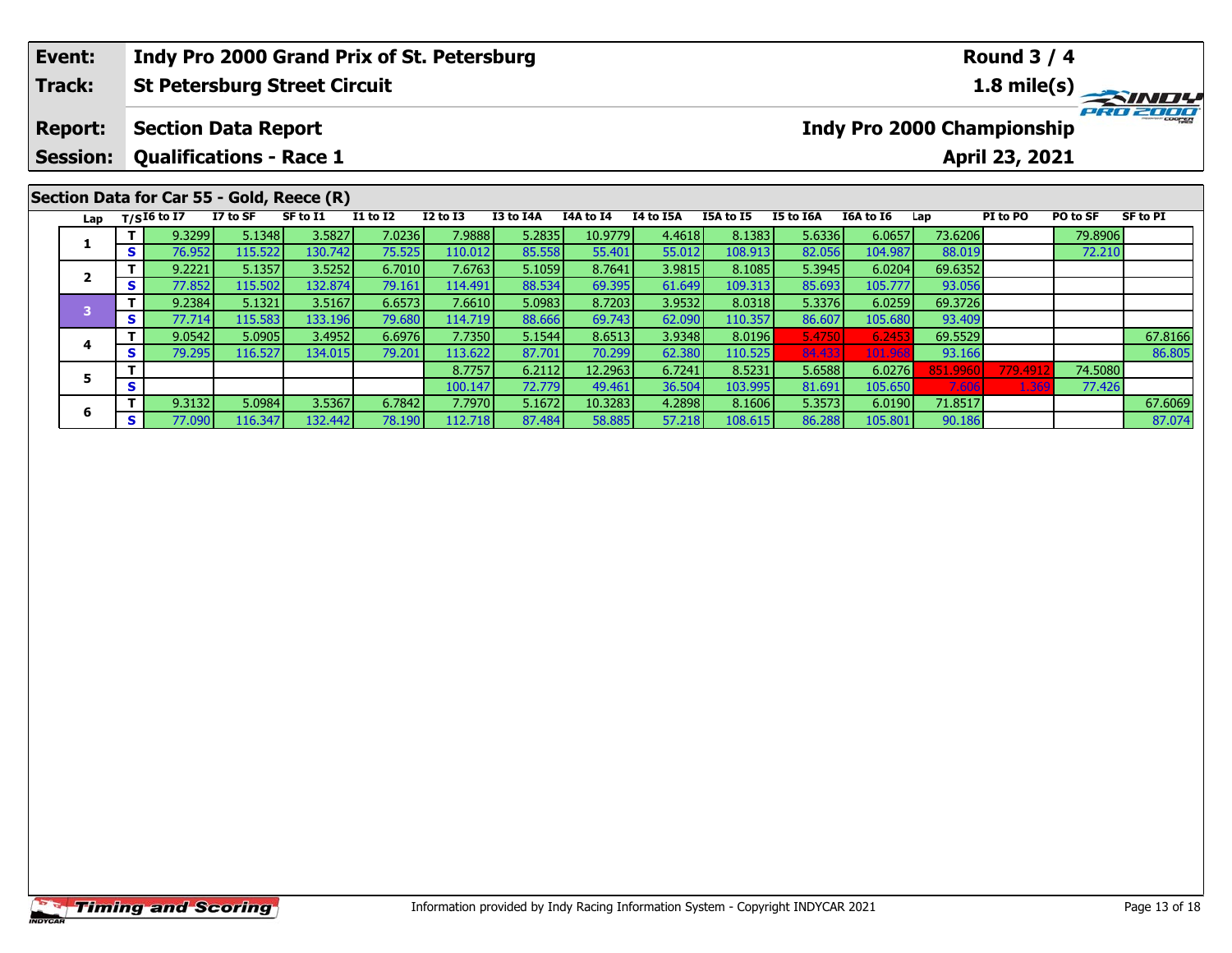| Event:                  |          |                   |                                | Indy Pro 2000 Grand Prix of St. Petersburg    |                 |                 |           |                  |           | <b>Round 3 / 4</b> |                       |                                   |         |                |          |          |  |  |
|-------------------------|----------|-------------------|--------------------------------|-----------------------------------------------|-----------------|-----------------|-----------|------------------|-----------|--------------------|-----------------------|-----------------------------------|---------|----------------|----------|----------|--|--|
| Track:                  |          |                   |                                | <b>St Petersburg Street Circuit</b>           |                 |                 |           |                  |           |                    | $1.8 \text{ mile(s)}$ |                                   |         |                |          |          |  |  |
| <b>Report:</b>          |          |                   | <b>Section Data Report</b>     |                                               |                 |                 |           |                  |           |                    |                       | <b>Indy Pro 2000 Championship</b> |         |                |          | PRO 2000 |  |  |
| Session:                |          |                   | <b>Qualifications - Race 1</b> |                                               |                 |                 |           |                  |           |                    |                       |                                   |         | April 23, 2021 |          |          |  |  |
|                         |          |                   |                                | Section Data for Car 7 - Shields, Cameron (R) |                 |                 |           |                  |           |                    |                       |                                   |         |                |          |          |  |  |
|                         |          | Lap $T/SI6$ to I7 | I7 to SF                       | SF to I1                                      | <b>I1 to I2</b> | <b>I2 to I3</b> | I3 to I4A | <b>I4A to I4</b> | I4 to I5A | <b>I5A to I5</b>   | I5 to I6A             | I6A to I6                         | Lap     | PI to PO       | PO to SF | SF to PI |  |  |
|                         |          | 9.4545            | 5.2122                         | 3.6148                                        | 6.9286          | 7.7933          | 5.2054    | 8.9657           | 4.0479    | 8.1208             | 5.5193                | 6.0723                            | 70.9348 |                | 70.1644  |          |  |  |
| 1                       | S.       | 75.938            | 113.806                        | 129.581                                       | 76.560          | 112.772         | 86.842    | 67.834           | 60.638    | 109.147            | 83.756                | 104.873                           | 91.351  |                | 82.219   |          |  |  |
|                         |          | 9.3250            | 5.1847                         | 3.5778                                        | 6.7099          | 7.7237          | 5.1165    | 8.9164           | 3.9538    | 8.1037             | 5.4841                | 6.0178                            | 70.1134 |                |          |          |  |  |
| $\overline{\mathbf{2}}$ | <b>S</b> | 76.992            | 114.410                        | 130.921                                       | 79.056          | 113.788         | 88.351    | 68.209           | 62.081    | 109.378            | 84.293                | 105.822                           | 92.422  |                |          |          |  |  |
| 3                       |          | 9.2333            | 5.1809                         | 3.5723                                        | 6.7022          | 7.6827          | 5.1369    | 8.7923           | 3.9442    | 8.0758             | 5.4969                | 6.0581                            | 69.8756 |                |          |          |  |  |
|                         | <b>S</b> | 77.757            | 114.4941                       | 131.123                                       | 79.146          | 114.395         | 88,000    | 69.172           | 62.232    | 109.756            | 84.097                | 105.118                           | 92.736  |                |          |          |  |  |

**<sup>T</sup>** 9.2707 5.1454 3.9182 8.4550 11.8727 6.8393 10.2939 4.4918 9.4016 6.7228 7.1768 83.5882 82.3472 **<sup>S</sup>** 77.443 115.284 119.547 62.739 74.024 66.095 59.082 54.645 94.278 68.762 88.733 77.523 71.488

**<sup>T</sup>** 9.3510 5.1763 3.5917 6.8630 7.7134 5.1225 8.8402 3.9561 8.0770 5.3797 6.0047 70.0756 72.7025 **<sup>S</sup>** 76.778 114.596 130.414 77.292 113.940 88.247 68.797 62.045 109.739 85.929 106.053 92.472 80.971

**<sup>T</sup>** 11.1242 6.9491 11.8861 7.0290 12.2723 7.1711 6.1196 812.0912 729.2920 84.1514 **<sup>S</sup>** 79.005 65.051 51.167 34.920 72.225 64.463 104.062 7.979 1.464 68.553

**4**

**5**

**6**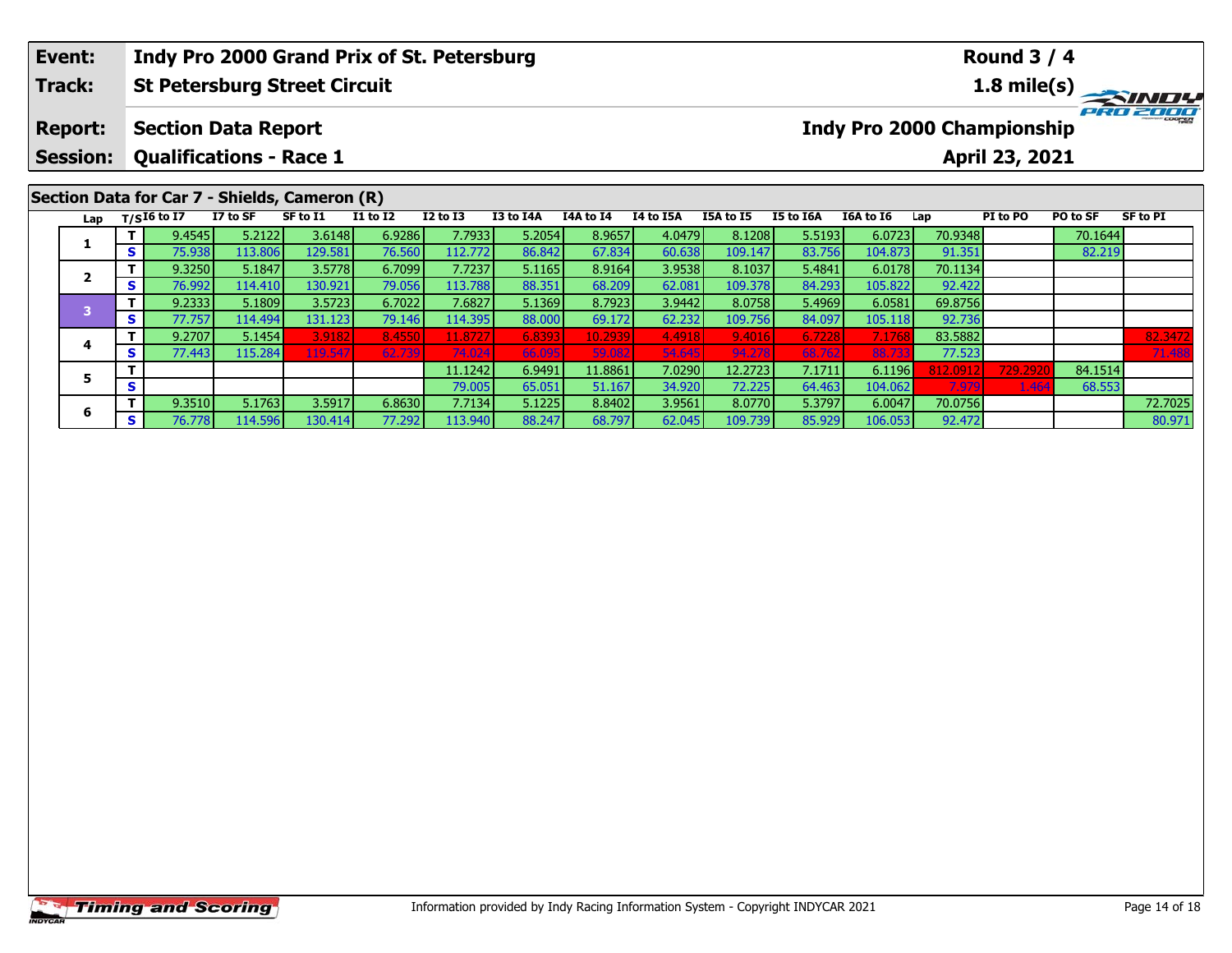## **Event: Indy Pro 2000 Grand Prix of St. Petersburg Round 3 / 4Track:St Petersburg Street Circuit 1.8 mile(s)** PRO ZOOO **Report: Section Data Report Indy Pro 2000 Championship Session: Qualifications - Race 1 April 23, 2021 Section Data for Car 74 - Fittipaldi, Enzo (R)**<br>Lap T/SI6 to I7 I7 to SF SF to I1 II to **Lap T/SI6 to I7 I7 to SF SF to I1 I1 to I2 I2 to I3 I3 to I4A I4A to I4 I4 to I5A I5A to I5 I5 to I6A I6A to I6 Lap PO to SF <sup>T</sup>** 10.2578 5.1816 3.5951 7.1761 8.0100 5.3051 9.2852 4.1612 8.8532 7.6073 9.2328 78.6654 78.4201 **<sup>S</sup>** 69.991 114.479 130.291 73.920 109.721 85.210 65.500 58.986 100.118 60.767 68.973 82.374 73.564

**<sup>T</sup>** 9.8961 5.1762 3.5697 6.7160 7.8075 5.0641 8.9911 3.9840 8.8527 6.1290 6.0480 72.2344 **<sup>S</sup>** 72.549 114.598 131.218 78.984 112.567 89.265 67.643 61.610 100.124 75.424 105.294 89.708

**<sup>T</sup>** 9.3764 5.1434 3.5520 6.6254 7.6945 5.0014 8.8119 3.9317 8.1082 5.4851 6.0162 69.7462 **<sup>S</sup>** 76.570 115.329 131.872 80.064 114.220 90.384 69.018 62.430 109.317 84.278 105.851 92.908

80.714

**1**

**2**

**3**

**4**

**<sup>T</sup>** 9.1840 5.1226 3.5295 6.5720 **<sup>S</sup>** 78.174 115.797 132.713 80.714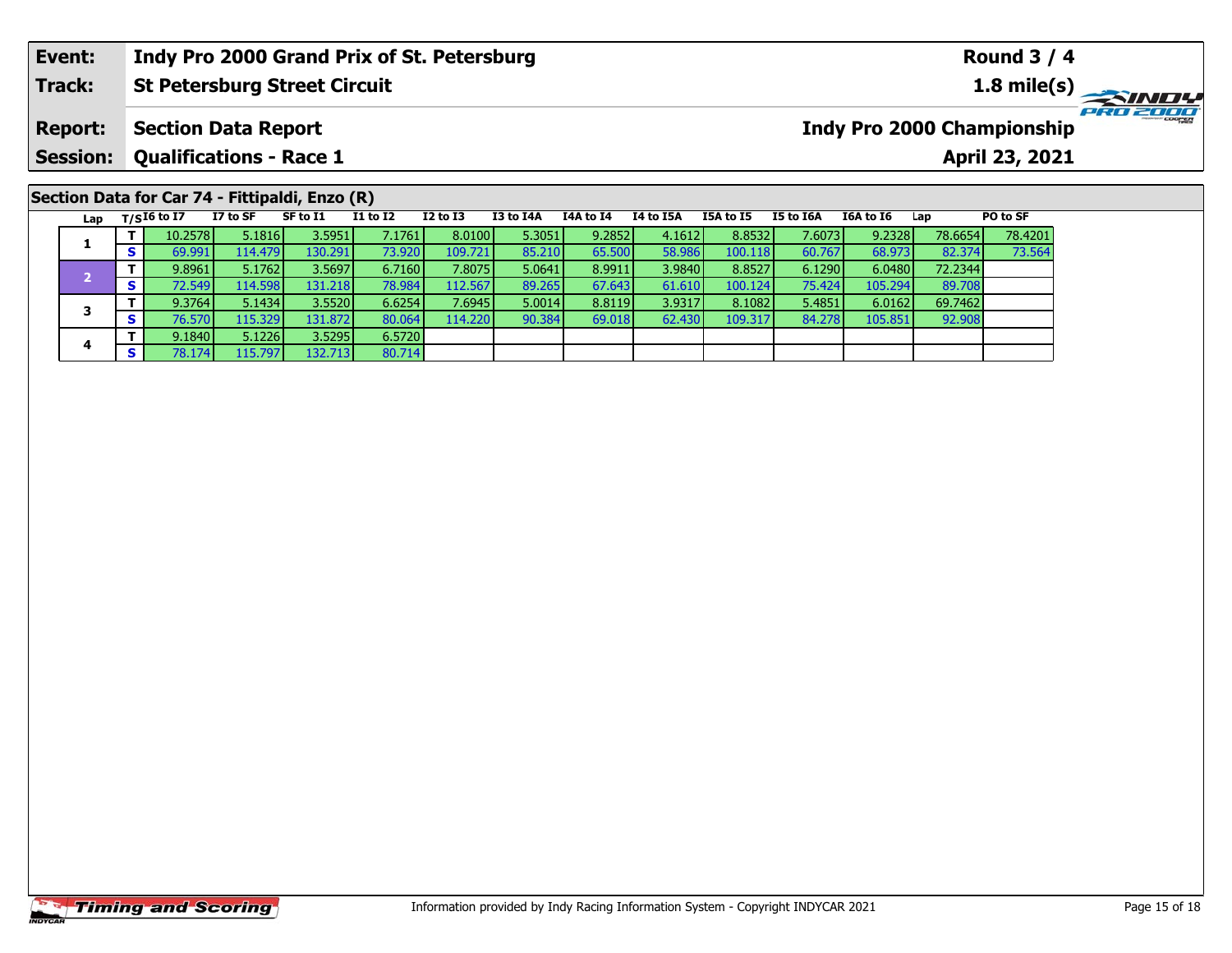| Event:                  |          |             |                                | Indy Pro 2000 Grand Prix of St. Petersburg |                 |                 |           |           |           | <b>Round 3 / 4</b> |           |           |                |                                   |          |          |  |
|-------------------------|----------|-------------|--------------------------------|--------------------------------------------|-----------------|-----------------|-----------|-----------|-----------|--------------------|-----------|-----------|----------------|-----------------------------------|----------|----------|--|
| <b>Track:</b>           |          |             |                                | <b>St Petersburg Street Circuit</b>        |                 |                 |           |           |           |                    |           |           |                |                                   |          |          |  |
| <b>Report:</b>          |          |             | <b>Section Data Report</b>     |                                            |                 |                 |           |           |           |                    |           |           |                | <b>Indy Pro 2000 Championship</b> |          | PRO 2000 |  |
| Session:                |          |             | <b>Qualifications - Race 1</b> |                                            |                 |                 |           |           |           |                    |           |           | April 23, 2021 |                                   |          |          |  |
|                         |          |             |                                | Section Data for Car 77 - Ahmed, Enaam (R) |                 |                 |           |           |           |                    |           |           |                |                                   |          |          |  |
| Lap                     |          | T/SI6 to I7 | I7 to SF                       | SF to I1                                   | <b>I1 to I2</b> | <b>I2 to I3</b> | I3 to I4A | I4A to I4 | I4 to I5A | <b>I5A to I5</b>   | I5 to I6A | I6A to I6 | Lap            | PI to PO                          | PO to SF | SF to PI |  |
|                         |          | 9.6013      | 5.1794                         | 3.5682                                     | 7.1535          | 8.0046          | 5.3698    | 9.3184    | 4.3474    | 8.2403             | 8.0582    | 6.1600    | 75.0011        |                                   | 77.9615  |          |  |
|                         | <b>S</b> | 74.777      | 114.527                        | 131.273                                    | 74.153          | 109.795         | 84.183    | 65.267    | 56.460    | 107.564            | 57.367    | 103.380   | 86.399         |                                   | 73.996   |          |  |
|                         |          | 9.3597      | 5.1926                         | 3.5743                                     | 6.7540          | 7.7439          | 5.0483    | 8.7845    | 3.9445    | 8.1217             | 5.5706    | 6.0998    | 70.1939        |                                   |          |          |  |
| $\overline{\mathbf{2}}$ | S        | 76.707      | 114.236                        | 131.049                                    | 78.539          | 113.491         | 89.544    | 69.234    | 62.227    | 109.135            | 82.984    | 104.400   | 92.316         |                                   |          |          |  |
| 3                       |          | 9.2286      | 5.1648                         | 3.5571                                     | 6.6466          | 7.7322          | 4.9189    | 8.7224    | 3.9156    | 8.0790             | 5.3924    | 6.0346    | 69.3922        |                                   |          |          |  |
|                         | <b>S</b> | 77.797      | 114.851                        | 131.683                                    | 79.808          | 113.663         | 91.900    | 69.726    | 62.686    | 109.712            | 85.727    | 105.528   | 93.382         |                                   |          |          |  |

**<sup>T</sup>** 9.0781 5.1389 3.5455 6.6660 7.7726 5.0001 8.7462 3.9839 9.0563 6.9709 8.5382 74.4967 74.6973 **<sup>S</sup>** 79.086 115.430 132.114 79.576 113.072 90.407 69.537 61.612 97.873 66.315 74.585 86.984 78.809

**<sup>T</sup>** 9.3484 5.1846 3.5700 6.7322 7.7823 4.9678 8.8719 3.9492 8.1136 5.4367 6.0552 70.0119 69.6765 **<sup>S</sup>** 76.800 114.412 131.207 78.794 112.931 90.995 68.551 62.153 109.244 85.028 105.169 92.556 84.488

**<sup>T</sup>** 8.2816 5.6687 12.6473 6.7269 8.8479 8.1243 6.1859 849.9163 773.2613 76.7704 **<sup>S</sup>** 106.122 79.744 48.088 36.489 100.178 56.900 102.947 7.624 1.380 75.144

**4**

**5**

**6**

78.809

75.144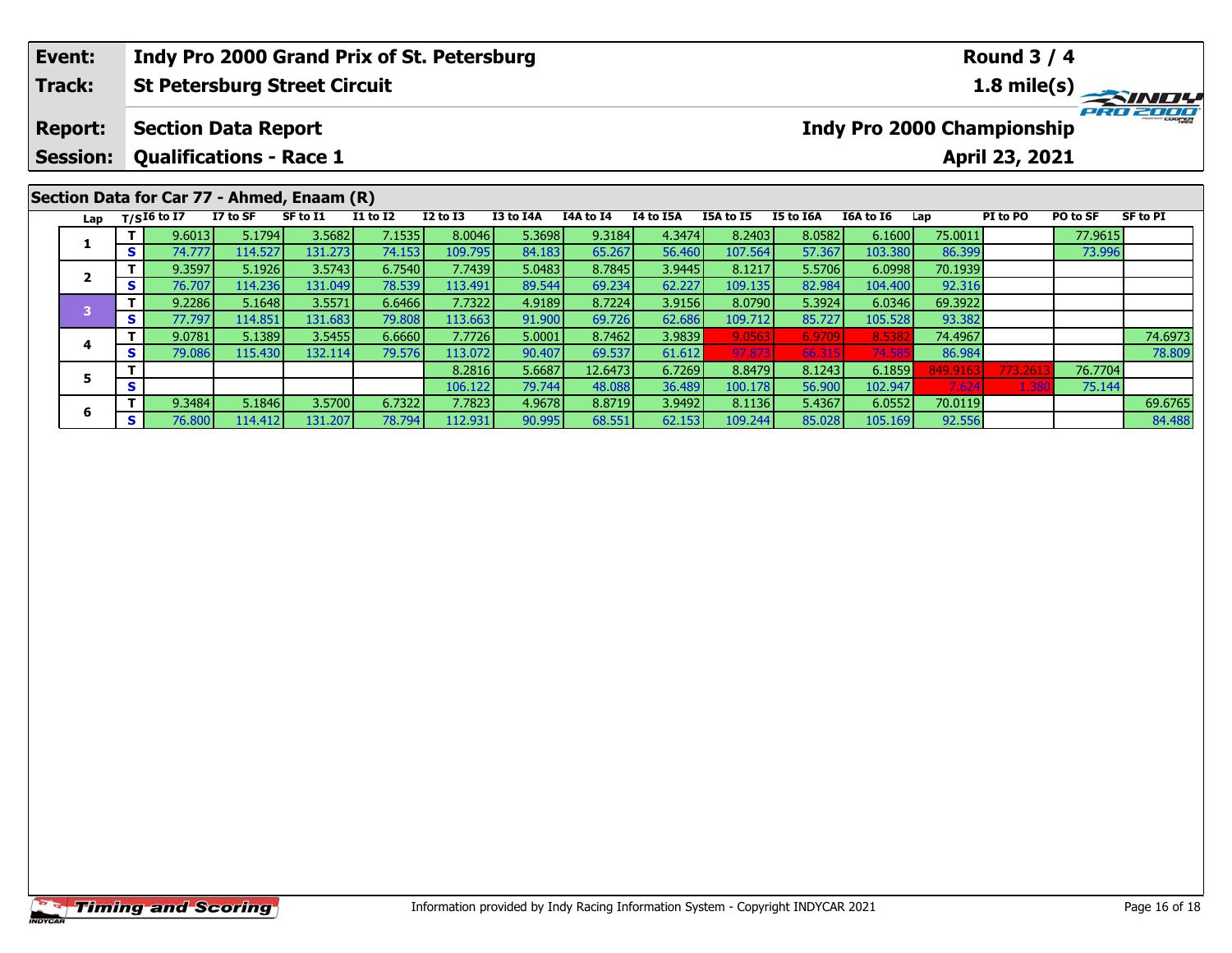| Event:          |                                |                                        | Indy Pro 2000 Grand Prix of St. Petersburg |                 |              |           |                  |           |                  |           |           |         | <b>Round 3 / 4</b>                |          |                 |
|-----------------|--------------------------------|----------------------------------------|--------------------------------------------|-----------------|--------------|-----------|------------------|-----------|------------------|-----------|-----------|---------|-----------------------------------|----------|-----------------|
| Track:          |                                |                                        | <b>St Petersburg Street Circuit</b>        |                 |              |           |                  |           |                  |           |           |         |                                   |          |                 |
| <b>Report:</b>  |                                | <b>Section Data Report</b>             |                                            |                 |              |           |                  |           |                  |           |           |         | <b>Indy Pro 2000 Championship</b> |          | PRO 200er       |
| <b>Session:</b> |                                | <b>Qualifications - Race 1</b>         |                                            |                 |              |           |                  |           |                  |           |           |         | April 23, 2021                    |          |                 |
|                 |                                |                                        |                                            |                 |              |           |                  |           |                  |           |           |         |                                   |          |                 |
|                 |                                | Section Data for Car 91 - Eves, Braden |                                            |                 |              |           |                  |           |                  |           |           |         |                                   |          |                 |
|                 |                                |                                        |                                            |                 |              |           |                  |           |                  |           |           |         |                                   |          |                 |
|                 | Lap $T/SI6$ to $\overline{I7}$ | I7 to SF                               | SF to I1                                   | <b>I1 to I2</b> | $I2$ to $I3$ | I3 to I4A | <b>I4A to I4</b> | I4 to I5A | <b>I5A to I5</b> | I5 to I6A | I6A to I6 | Lap     | PI to PO                          | PO to SF | <b>SF to PI</b> |
|                 | 9.3412                         | 5.1615                                 | 3.5912                                     | 6.7654          | 7.7712       | 5.0372    | 8.9193           | 3.9927    | 8.1421           | 5.3706    | 6.0051    | 70.0975 |                                   | 67.2052  |                 |

5 T 9.1651 6.1255| 5.8908| 8.9430| 17.0356| 9.2810| 12.2426| 5.1390| 11.5242| 7.5193| 7.6962| 100.5623| | 97.2771<br>S 78.336| 96.838| 79.515 59.315 51.590 48.707 49.678 47.763 76.913 61.478 82.744 64.438 60.516

**<sup>T</sup>** 9.2721 5.1621 3.5719 6.7910 7.8539 5.0586 8.7891 3.9940 8.1131 5.3394 6.0134 69.9586 66.8727 **<sup>S</sup>** 77.432 114.911 131.137 78.111 111.902 89.362 69.197 61.456 109.251 86.578 105.900 92.626 88.030

**<sup>T</sup>** 8.6827 5.8329 9.3126 4.1467 8.2396 5.5983 6.0333 763.0908 698.6278 66.8918 **<sup>S</sup>** 101.220 77.499 65.307 59.193 107.574 82.574 105.551 8.492 1.528 86.242

**<sup>T</sup>** 9.2663 5.1588 3.5600 6.5911 7.7931 4.9948 8.7825 3.9551 8.1058 5.3490 6.0109 69.5674 **<sup>S</sup>** 77.480 114.984 131.576 80.480 112.775 90.503 69.249 62.060 109.349 86.422 105.944 93.147

**<sup>T</sup>** 9.2156 5.1463 3.5524 6.6145 7.6783 5.0179 8.7403 3.9647 8.0936 5.3314 5.9750 69.3300 **<sup>S</sup>** 77.906 115.264 131.857 80.196 114.461 90.087 69.584 61.910 109.514 86.708 106.580 93.466

**<sup>T</sup>** 9.1638 5.1404 3.5386 6.4855 7.6750 4.9279 8.7661 3.9431 8.0861 5.2273 5.9823 68.9361 **<sup>S</sup>** 78.347 115.396 132.371 81.791 114.510 91.732 69.379 62.249 109.616 88.434 106.450 94.000

**2**

**3**

**4**

**5**

**6**

**7**

 $\frac{97.277}{60.51}$ 

88.030

93.147